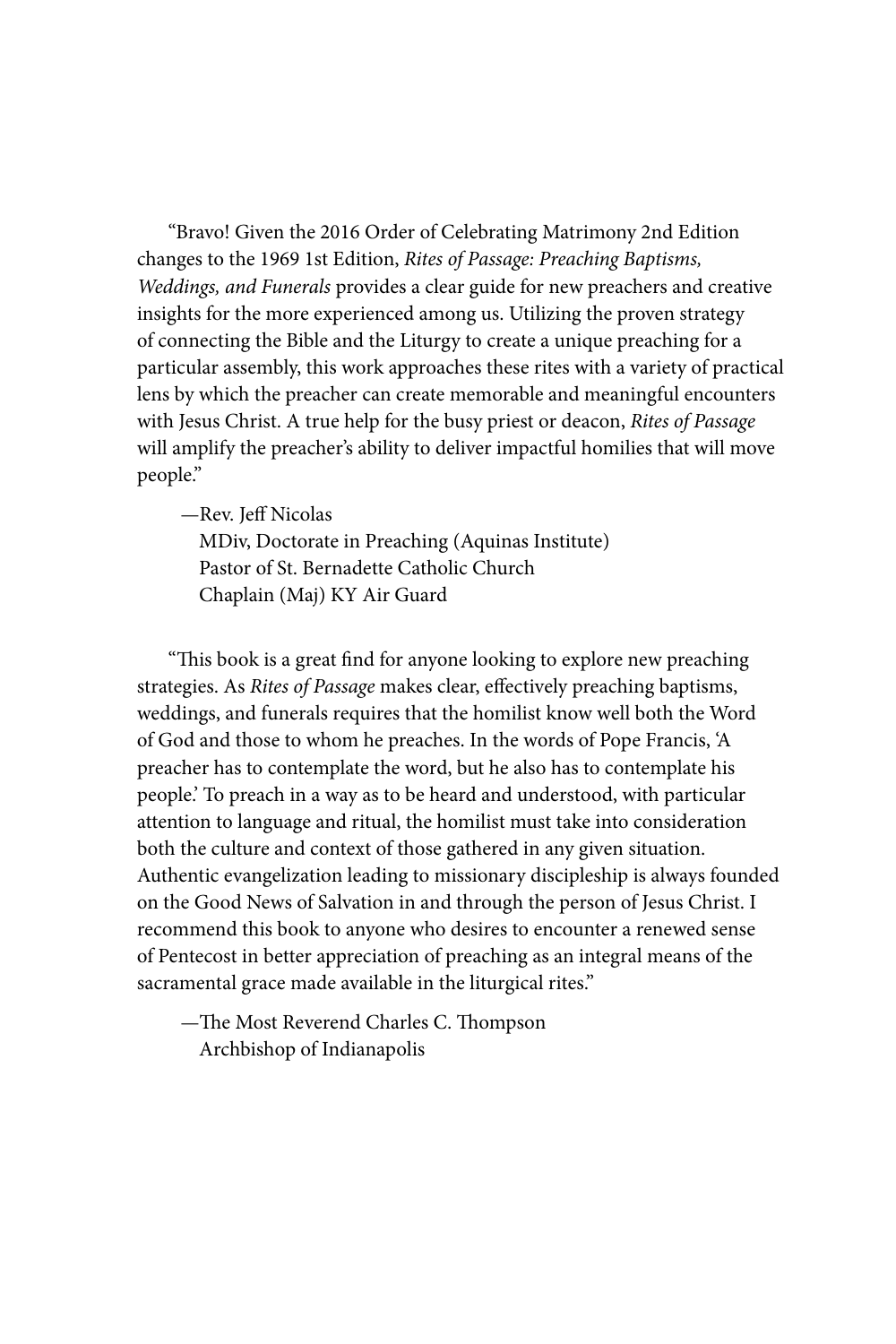"There are few texts for preaching in the contexts of baptisms, weddings, and funerals, and rarely are they combined in a single volume. This is a unique and comprehensive text—nothing of its kind exists—an outstanding work; a work that is long overdue, and one that is desperately needed. This is not just a text, albeit it is an excellent one that must find its way into the seminary classroom and formation programs for permanent deacons, but it is also a superb manual, reference, and working guide that will be marked-up, dogeared, and highlighted by its every reader. DeBona, Schotchie, and Agnoli are providing an essential tool for all of us who preside, officiate, and minister at baptisms, weddings, and funerals."

—Deacon David J. Shea, DMin

"This is an informative, challenging, encouraging, evocative resource that offers new and experienced preachers many avenues into preaching the homily at liturgical celebrations rich in evangelization potential. The authors exhibit a sensitivity to the integration of biblical and liturgical texts with the human experiences given expression in the rites of Baptism, Marriage, and Funerals. Add it to your homiletics shelf!"

—James A. Wallace, CSsR, author of *Preaching to the Hungers of the Heart* and *The Ministry of Lectors* and editor of *Preaching in the Sunday Assembly*, is director of San Alfonso Retreat House, Long Branch, NJ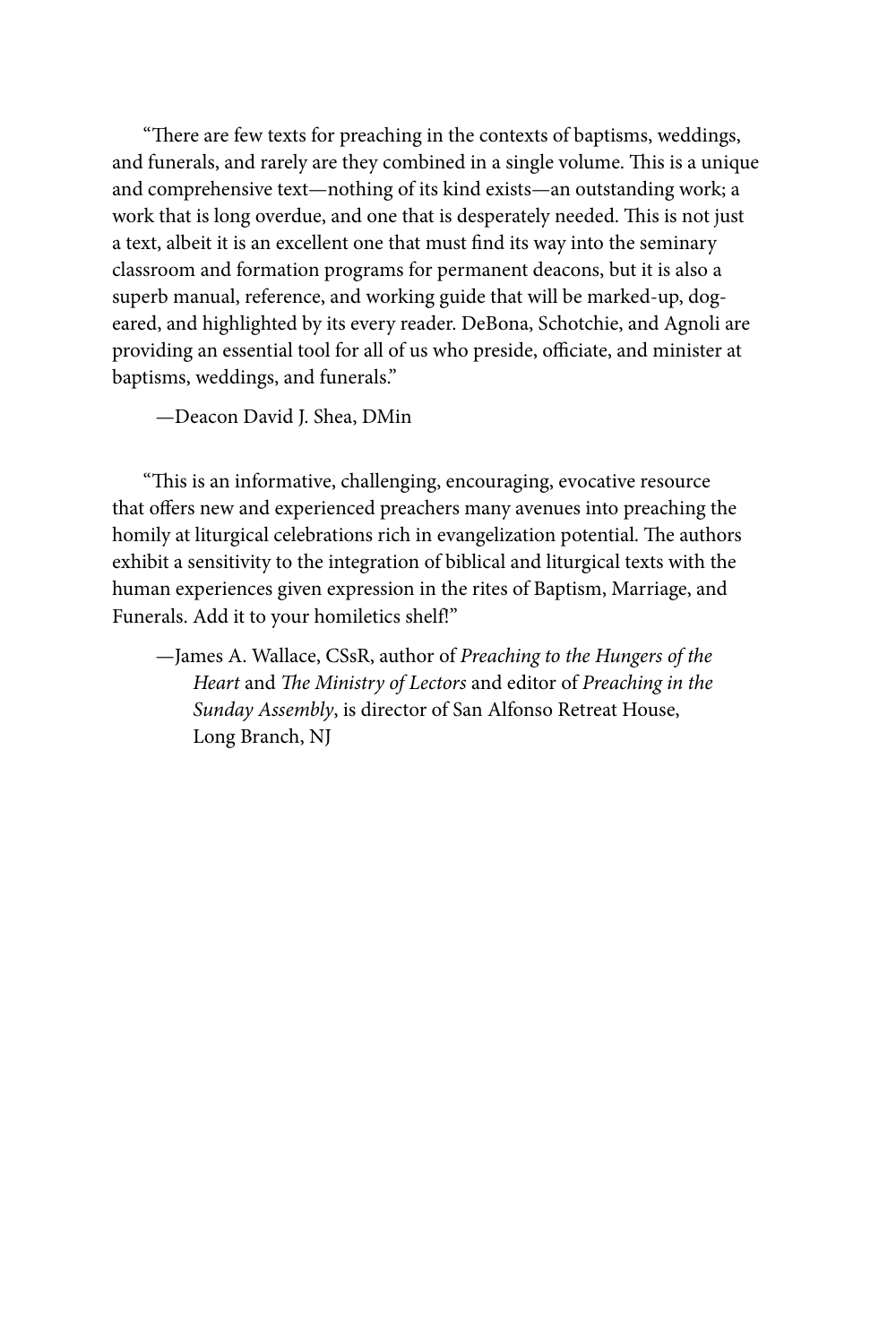# **Rites of Passage**

*Preaching Baptisms, Weddings, and Funerals*

Guerric DeBona, OSB David Scotchie Francis L. Agnoli



**www.litpress.org**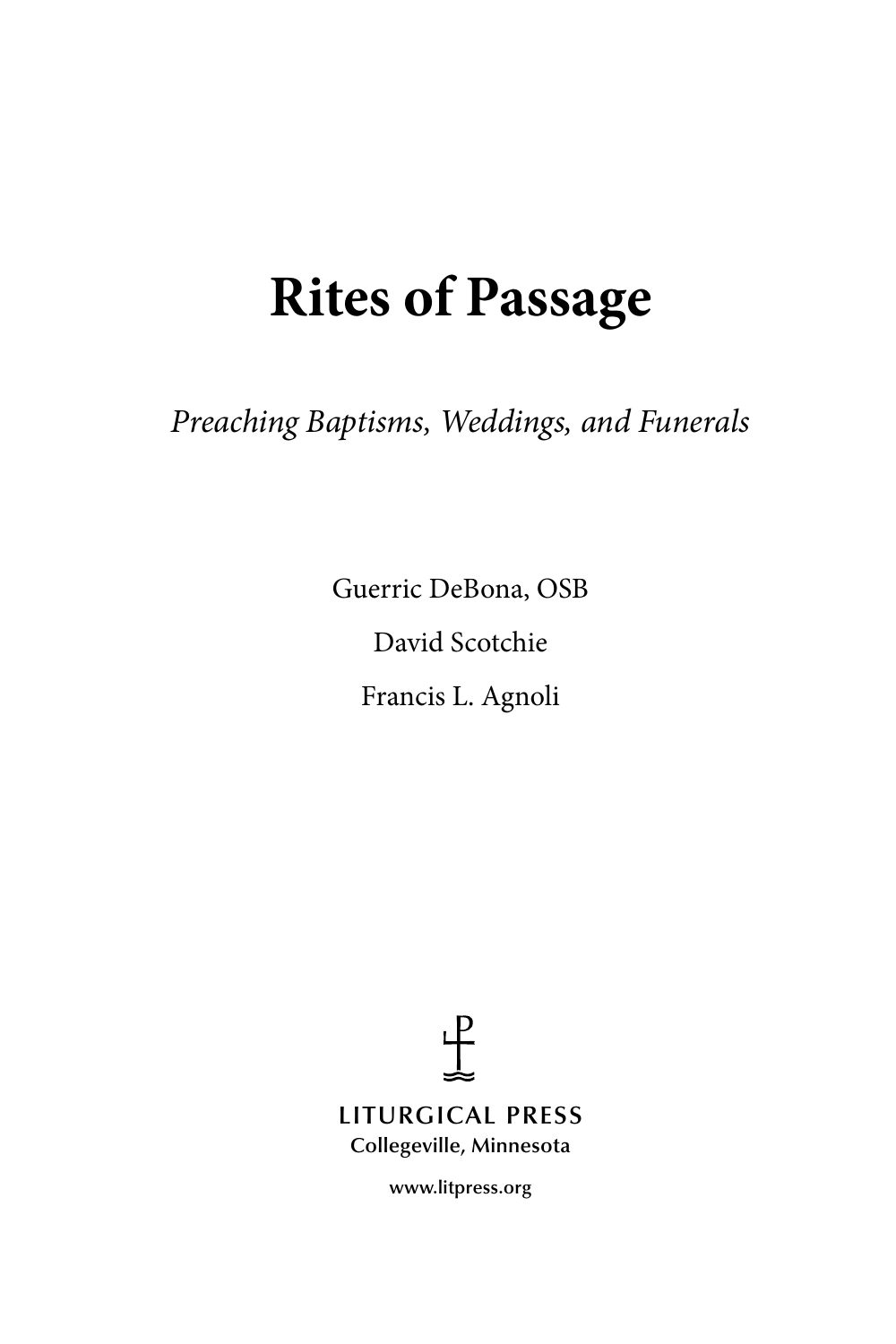Cover design by Monica Bokinskie. Cover illustration by Martin Erspamer, OSB, a monk of Saint Meinrad Archabbey, Indiana.

Excerpts from the English translation of *Rite of Baptism for Children* © 1969, International Commission on English in the Liturgy Corporation (ICEL); excerpts from the English translation of *Order of Christian Funerals* © 1985, 1989, ICEL; excerpts from the English translation of *Rite of Christian Initiation of Adults* © 1985, ICEL; excerpts from the English translation of *The Roman Missal* © 2010, ICEL; excerpts from the English translation of *The Order of Celebrating Matrimony* © 2013, ICEL. All rights reserved.

Scripture excerpts in this work are from the *Lectionary for Mass for Use in the Dioceses of the United States of America, second typical edition* © 2001, 1998, 1997, 1986, 1970 Confraternity of Christian Doctrine, Inc., Washington, DC. Used with permission. All rights reserved. No portion of this text may be reproduced by any means without permission in writing from the copyright owner.

Unless otherwise noted, other Scripture texts in this work are taken from the *New American Bible, revised edition* © 2010, 1991, 1986, 1970 Confraternity of Christian Doctrine, Washington, D.C. and are used by permission of the copyright owner. All Rights Reserved. No part of the New American Bible may be reproduced in any form without permission in writing from the copyright owner.

Scripture quotations are from New Revised Standard Version Bible © 1989 National Council of the Churches of Christ in the United States of America. Used by permission. All rights reserved worldwide.

Excerpts from documents of the Second Vatican Council are from *Vatican Council II: The Conciliar and Postconciliar Documents*, edited by Austin Flannery, OP, © 1996. Used with permission of Liturgical Press, Collegeville, Minnesota.

© 2018 by Order of Saint Benedict, Collegeville, Minnesota. All rights reserved. No part of this book may be used or reproduced in any manner whatsoever, except brief quotations in reviews, without written permission of Liturgical Press, Saint John's Abbey, PO Box 7500, Collegeville, MN 56321-7500. Printed in the United States of America.

1 2 3 4 5 6 7 8 9

#### **Library of Congress Cataloging-in-Publication Data**

Names: DeBona, Guerric, 1955– author. Title: Rites of passage : preaching baptisms, weddings, and funerals / Guerric DeBona, OSB, David Scotchie, Francis Agnoli. Description: Collegeville, Minnesota : Liturgical Press, 2018. | Includes bibliographical references and index. Identifiers: LCCN 2018007528 (print) | LCCN 2018032088 (ebook) | ISBN 9780814645437 (ebook) | ISBN 9780814645192 Subjects: LCSH: Preaching. | Baptism—Sermons. | Marriage—Sermons. | Funeral sermons. Classification: LCC BV4211.3 (ebook) | LCC BV4211.3 .D43 2018 (print) | DDC 251/.1—dc23 LC record available at https://lccn.loc.gov/2018007528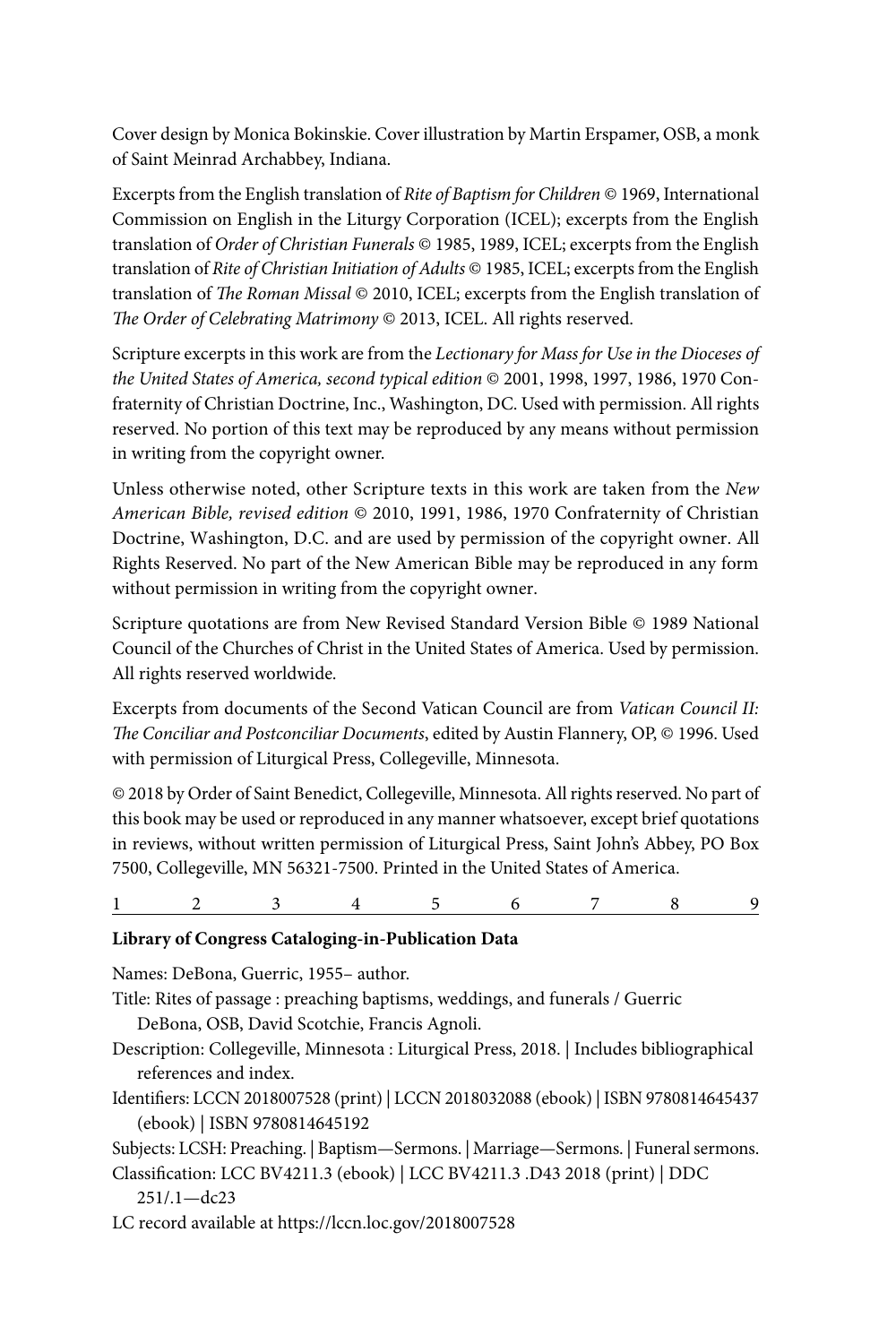# CONTENTS

#### **Introduction** *by Guerric DeBona, OSB*

Formation by Word and Symbol: The Changing Contours of Preaching during the Sacramental Rites ix

# **Preaching Baptisms** *by Guerric DeBona, OSB* **1**

- 1. John 3:1-6 8
- 2. Matthew 28:18-20 12
- 3. Mark 1:9-11 17
- 4. Mark 10:13-16 (Especially for Use with Several Children) 22
- 5. Exodus 17:3-7; John 4:5-14 27
- 6. Ezekiel 36:24-28; John 3:1-6 31
- 7. Ezekiel 47:1-9, 12; John 7:37b-39a 36
- 8. Romans 6:3-5; John 19:31-35 40
- 9. Romans 8:28-32; John 6:44-47 45
- 10. First Corinthians 12:12-13; John 15:1-11 50
- 11. Galatians 3:26-28; Mark 1:1-9; Psalm 23:1-3a, 3b-4, 5, 6 55
- 12. Ephesians 4:1-6; Mark 10:13-16 60
- 13. First Peter 2:4-5, 9-10; John 9:1-7 64
- 14. Psalm 34:2-3, 6-7, 8-9, 14-15, 16-17, 18-19; (with or without) John 6:44-47 69
- Bibliography 73

## **Preaching Weddings** *by David Scotchie* **77**

Section I: Preaching Matrimony within Mass 84 Matthew 19:3-6 85 John 2:1-11 91 John 17:20-26 (or Short Form 17:20-23) 99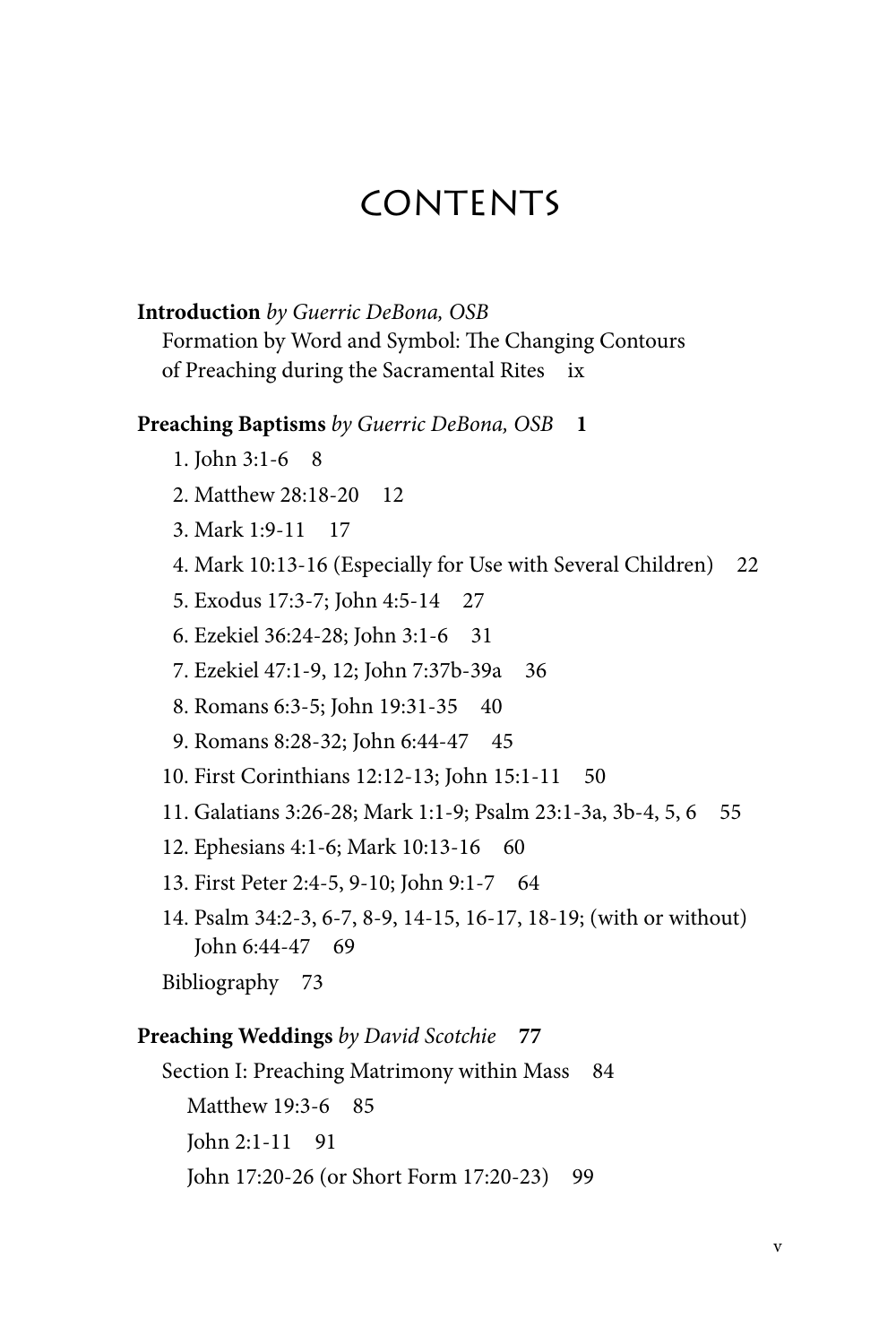Section II: Preaching Matrimony without Mass 107 Matthew 5:1-12a 108 Matthew 5:13-16 113 Matthew 7:21, 24-29 (or Short Form 7:21, 24-25) 120 Section III: Preaching Matrimony between a Catholic and a Catechumen or a Non-Christian 126 Matthew 22:35-40 127

Mark 10:6-9 133 John 15:9-12 140 John 15:12-16 147

Appendix I: Various Texts to Be Used in the Rite of Marriage 155 Appendix II: Formularies for the Celebration of Marriage in the Roman Missal 158 Bibliography 160

# **Preaching Funerals** *by Francis L. Agnoli* 163

1. Matthew 5:1-12a 182 2. Matthew 11:25-30 187 3. Matthew 25:1-13 193 4. Matthew 25:31-46 198 5. Mark 15:33-39; 16:1-6 (or 15:33-39) 203 6. Luke 7:11-17 207 7. Luke 12:35-40 211 8. Luke 23:33, 39-43 214 9. Luke 23:44-46, 50, 52-53; 24:1-6a (or 23:44-46, 50, 52-53) 217 10. Luke 24:13-35 (or 24:13-16, 28-35) 221 11. John 5:24-29 225 12. John 6:37-40 229 13. John 6:51-58(59) 232 14. John 11:17-27 (or 11:21-27) 237 15. John 11:32-45 240 16. John 12:23-28 (or 12:23-26) 244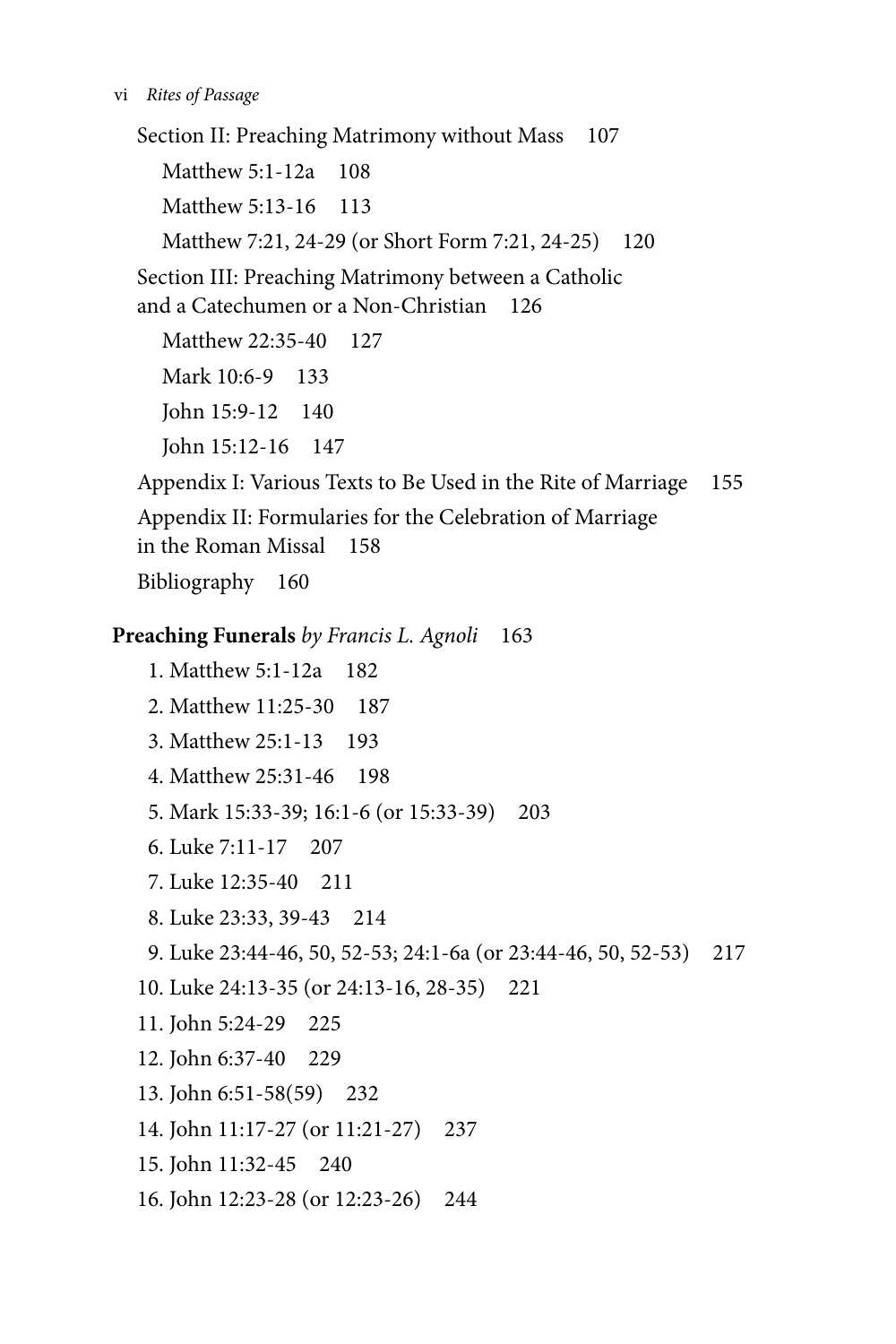17. John 14:1-6 248 18. John 17:24-26 252 19. John 19:17-18, 25-30(39) 255 Summary 260 Bibliography 264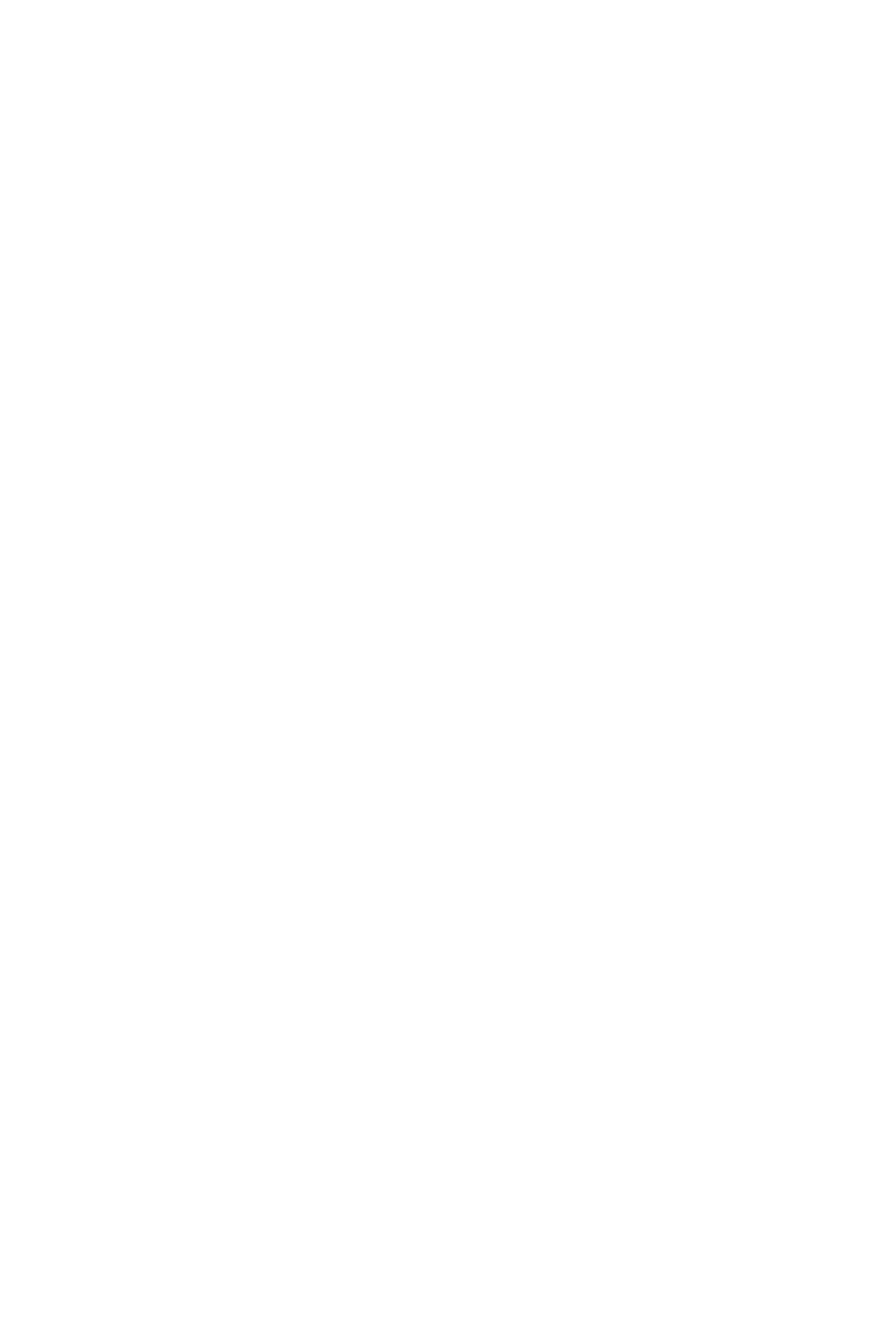# **INTRODUCTION**

Formation by Word and Symbol: The Changing Contours of Preaching during the Sacramental Rites

*Guerric DeBona, OSB*

The present volume on preaching baptism, marriage, and funer-<br>als has been organized in much the same way that my previous<br>preaching commentary on the Sunday Lectionary, *Between the* als has been organized in much the same way that my previous preaching commentary on the Sunday Lectionary, *Between the Ambo and the Altar*, has been laid out. The goal is much the same: to evoke that process of preparation for preaching that would involve first and foremost a contemplative and exegetical strategy with the Sacred Scriptures; then a movement to discover how these biblical texts might connect with the liturgy; and finally, how a preaching event might emerge in a variety of sociohistorical conditions based on these scriptural and liturgical textual encounters.

The authors of each of these sections dealing with the church's sacramental "rites of passage" sought a variety of textual and pastoral nuances for the celebration of each occasion. Among the three of us, my section on baptism was perhaps the easiest to manage, just by virtue of the limits of the possible biblical and liturgical texts and adjustments to pastoral occasions. At the same time, though, preachers are aware that there are a number of variants from which to choose when it comes to baptism, depending on the shape of the occasion. Father David Scotchie's section on preaching marriage brings with it a number of biblical choices for this rite of passage, but also offers a number of alternatives for celebrating the sacrament, depending on a number of situations—which are considerable. If the typical Catholic congregation is growing more and more diverse, the assembly gathered to celebrate a couple's union is all the more so, since this congregation will almost always count itself among different religious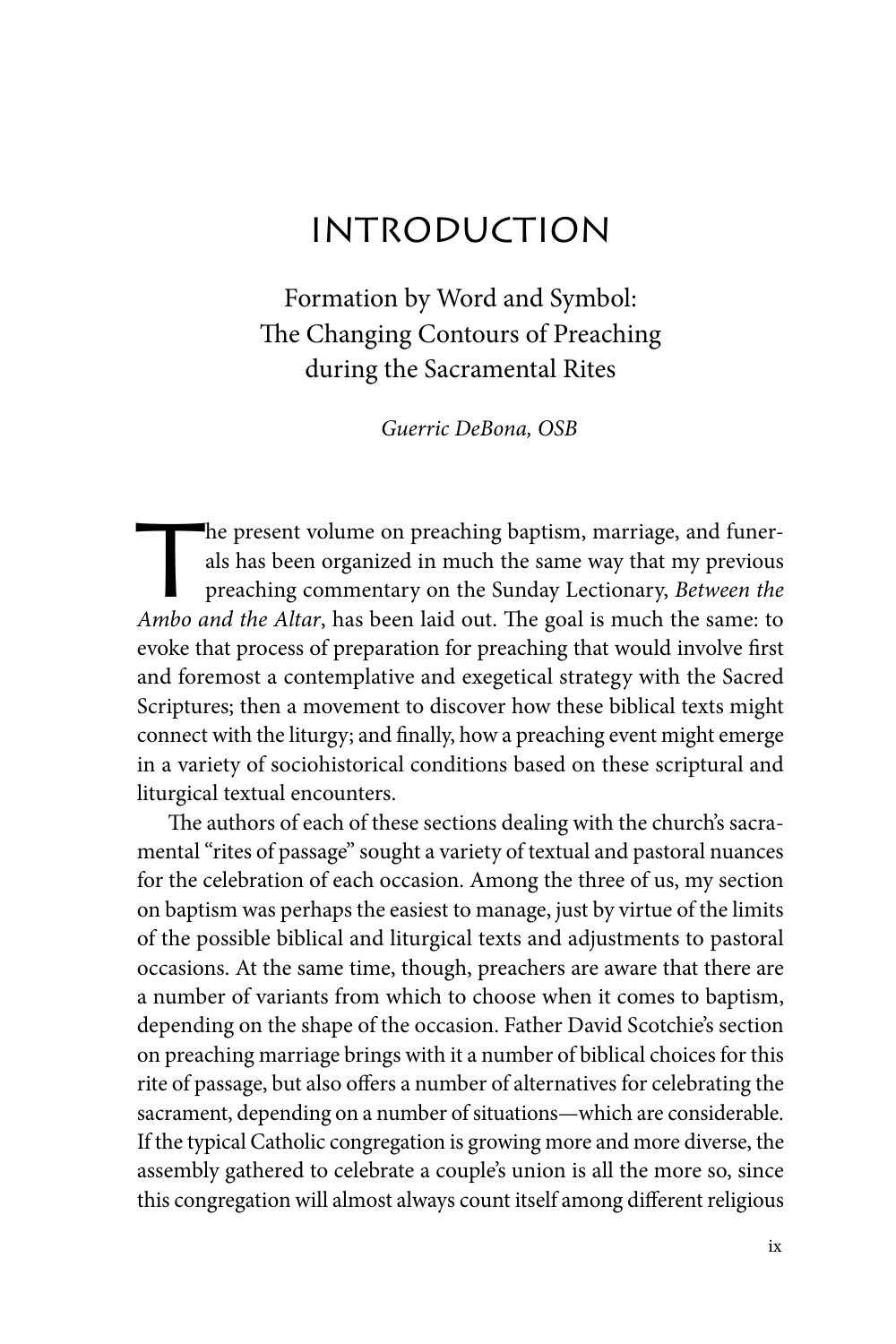#### x *Rites of Passage*

confessions as well as the growing (noninstitutional) evangelical community and the unchurched. Finally, Deacon Francis Agnoli occasions his strategy for preaching funerals with a wide variety of opportunities as well; the final rite of passage carries with it texts that necessarily address the seemingly endless human conditions of the funeral, among them the manner of death, the appropriateness of the text to the pastoral need of the bereaved, all in the context of celebrating the life of the departed. To this end, we hope that the wide variety of choices available for celebrating and preaching the funeral rite will give the celebrant and the bereaved a fitting opportunity to celebrate the life of the beloved dead. In all instances, we urge sensitivity for the sake of all those in attendance.

The three coordinates I recommend for contemplating the homily crucially depends on the sociohistorical horizon of the gathered assembly. By my reckoning, preaching becomes actualized when the Word is completed in the ears of those gathered. Therefore the central question for those preaching these seminal moments of transition remains always a live one: Who are those gathered to celebrate these sacraments of baptisms, marriages, and funerals to hear the Word proclaimed? Consider, if you will, some possibilities, past and present. Some of us might remember it still, like faded and discolored snapshots taken from an antiquated Polaroid camera preserved in a scrapbook: A young couple named Jim and Dorothy and married about two years have recently moved only a few miles from All Saints High School where they met; they are expecting their first child. After the child is born, they take her to the parish priest who officiated at their wedding and who has been pastor at St. Gabriel's for twenty years. She is christened Mary Louise. Relatives and friends gather at the family home, where Jim's parents have lived for thirty years. Mary Louise will be the first of several children baptized Catholic and raised in large Catholic elementary and high schools.

We turn the page. Mary Louise has been dating Robert, also raised Catholic for two years. He has just proposed. They tell their parents. They receive instructions from the new associate at St. Gabriel's. It is a large wedding because Mary Louise and Robert each have six siblings. They take a short honeymoon because Robert has to be back in town to work on a new engineering project.

We turn the page. Jim has unexpectedly died of a heart attack at the age of sixty-five. Since he has lived in Middletown, USA, for his entire life and been on the parish council and a eucharistic minister at St. Gabriel's,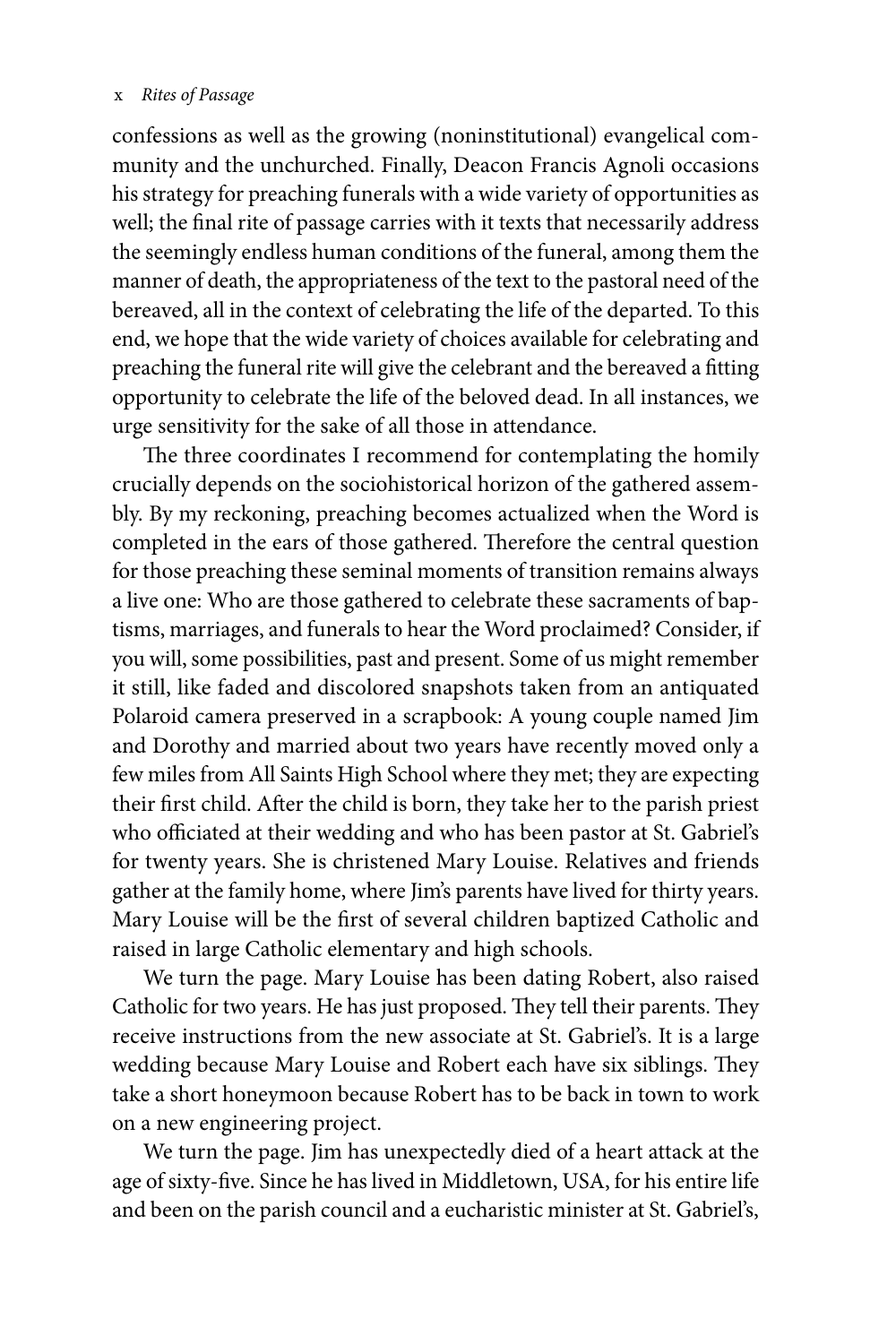there is an enormous funeral. The neighbors rally with phone calls and visits to Mary Louise and the family. Everyone volunteers for a eulogy. Five priests concelebrate the funeral liturgy. Casseroles and cold cuts appear after the Mass and graveside service. Her friends, many of whom she has known since Catholic elementary school, comfort Dorothy.

These events represent the lives (and the parish neighborhood) of countless Catholics, many of whom helped to build the religious infrastructure that supported their seminal transitions in life in the church: from a babe in arms to a child of God in baptism; from a single adult to a life of marriage with children; from an earthly dwelling to the promise of a heavenly home. The Catholic school system and the parishes that supported them created a catechetical system and network of symbols, rites, and codes structured around a very familial sacramental system. Baptisms, marriages, and funerals were as much a part of Catholic life as regular attendance at Mass on Sunday. These were communal celebrations that provided situational meaning because the community itself was a tightly woven web of relationships, living in close proximity. "This is what we do here" could well be the subtext of thousands of Catholic parishes passing the church's familial rites of passage down from one generation to the next. But as is well known, the days when we celebrated these sacramental rites in the midst of a strong, highly integrated Catholic culture have vanished in America; and so necessarily are the ways in which we preach them.

Those who preach baptisms, weddings, and funerals in the twentyfirst century can no longer presume that their congregations maintain a semblance of traditional religious and biblical literacy, to say nothing of a catechetical understanding of the church's sacramental life. Why? The reasons are complex and point to the gradual erosion of traditional forms of worship in the United States, meaning structures that initiate, catechize, and foster ongoing membership. There are a number of sociological reasons why Catholic religious membership has been on a downward spiral, which include the loss of a post-immigrant community life, the diminishment of the Catholic parochial school system, and the turning away from institutional religious expressions of contemporary America.<sup>1</sup>

1. See, for instance, Patrick W. Carey, *Catholics in America: A History* (Westport, CT: Praeger, 2004); James O'Toole, *The Faithful: A History of Catholics in America* (Cambridge, MA: Harvard University Press, 2008); Peter Steinfels, *A People Adrift: The Crisis of the Roman Catholic Church in America* (New York: Simon and Schuster, 2003).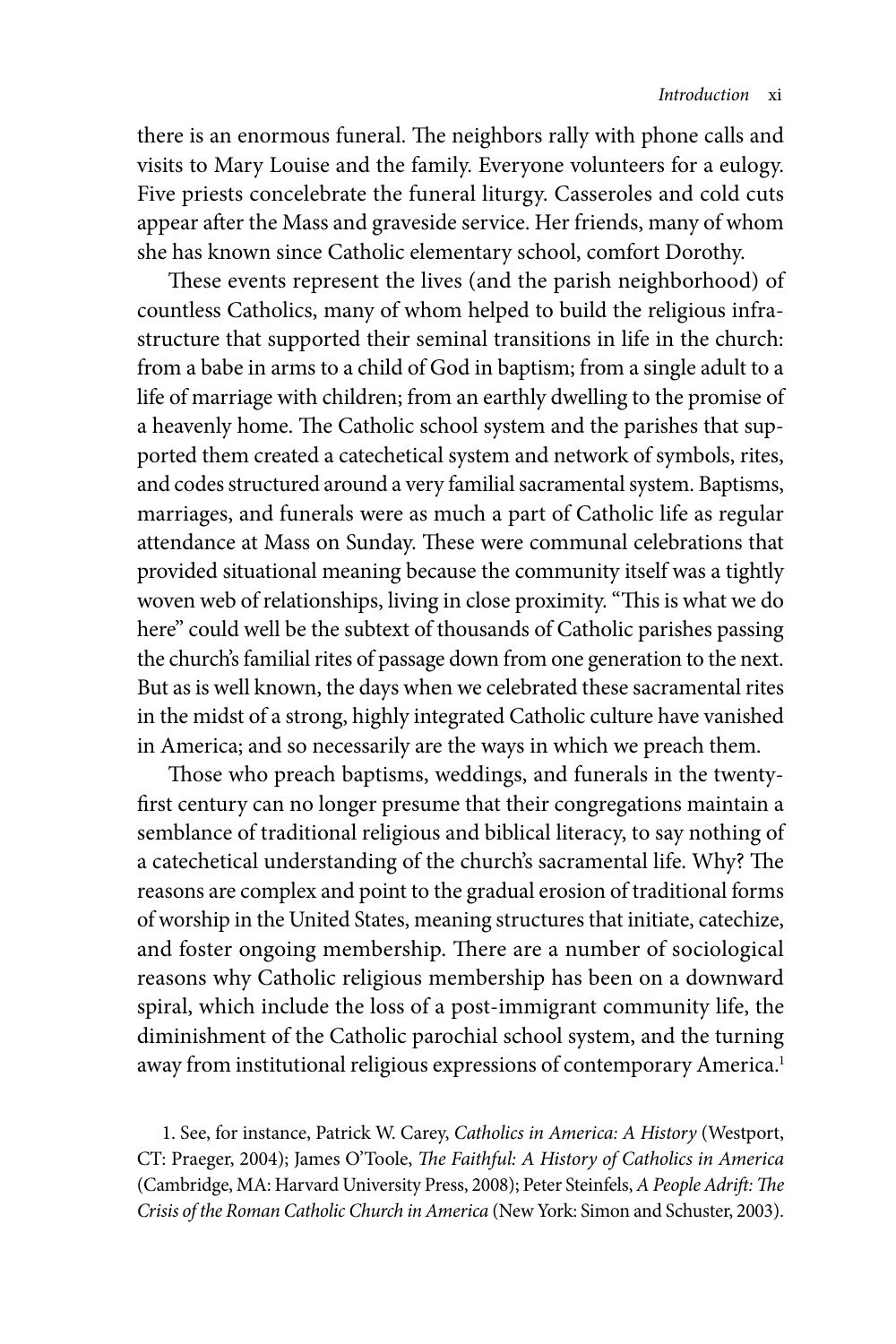Additionally, as our immigrant population increases and blesses our nation with diversity, those who are making these rites of passage have not been formed in European, traditional post-immigrant models but come to these important life transitions in paths quite different from the way our parents and godparents embraced these sacraments. In a certain sense, the people of God have been formed—but by a secular society with its own sets of values and expectations, well outside the pale of Catholic culture or, indeed, the sense of the "metanarrative" we call salvation history.

Our historical and social networks have been transformed considerably over the past several decades and require us to adapt our preaching to a particular cultural horizon. These new sociohistorical conditions are still emerging. The scrapbooks holding the still life of a bygone era have been stored in the attic; and in their place we find something moving, organic, and still changing, even as I write this. No longer limited to parishes or neighborhoods, millions gravitate to social media, or move to worship spaces far beyond the parish boundaries. Family systems are seemingly more complicated than ever and many of these relationships are fragmented. Ten-year-old Juan puts a DVD in the entertainment center and sees his single mother at the Easter Vigil receiving baptism and confirmation as part of a cohort of twenty in the RCIA last spring. Some months later, his half-sister, Rosita, who has a successful business halfway across the country and is now in her mid-thirties, has just uploaded a video of her wedding on Facebook. Her new husband, Rodney, has asked his older son by his first marriage to be the best man while the youngest one serves as an usher for the wedding at Blessed Stanley Rother Catholic Church. A year later, Juan and Rosita's birth father dies alone in an emergency room. A friend calls a parish priest and asks for a funeral at St. Bruno Catholic Church. A preacher will be asked to name the grace inside the sacramental life of the church in the midst of these diverse and often fragmented concrete circumstances of our contemporary life.

These contrasting scenes from the past and present represent two quite different cultural reflections of religious affiliation and expression; they are reason for us to rethink the role of liturgical, sacramental formation as well as the homily preached on this important occasion. The preacher at sacramental rites today stands in the midst of a very diverse and secular culture, celebrating the most consequential milestones in the lives of his parishioners. How, then, does proclamation of the Gospel become a meaningful, Christ-centered event for those transitioning in a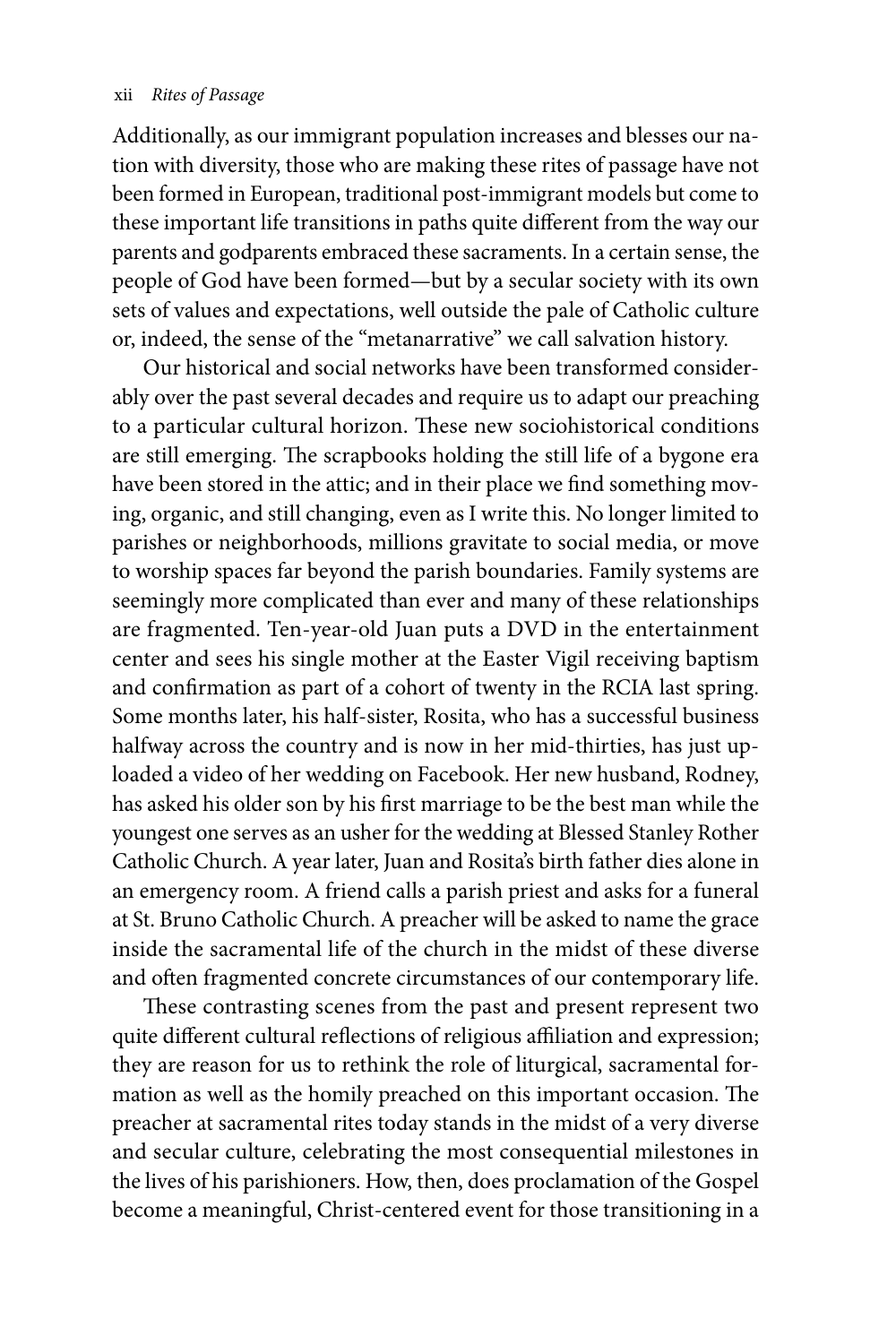sacramental rite of passage today? Preachers who proclaim a saving word for their congregations must be a "mediator of meaning," as *Fulfilled in Your Hearing* (1982) refers to the one who unfolds the homily at the liturgical assembly. "Like humans everywhere, the people who make up the liturgical assembly are people hungry, sometimes desperately so, for meaning in their lives. . . . Without ultimate meaning, we are ultimately unsatisfied. If we are able to hear a word which gives our lives another level of meaning, which interprets them in relation to God, then our response is to turn to this source of meaning in an attitude of praise and thanksgiving."2 Whether we are at Sunday Eucharist in a large suburban parish, or celebrating a baptism on Sunday afternoon in an inner-city community, we do so as a particular historical congregation making meaning. That incarnational, sociohistorical horizon in a particular time and place holds a special place when it comes to a sacramental rite of passage, which is anything but an abstraction. Father James Wallace describes preaching at sacramental rites precisely in terms of an incarnation of the Word made visible, a divine response to the weary, to those who are hungry for "meaning." "The sacraments are encounters with the risen Lord; a primary function of our words is to make the presence of Christ palpable, to facilitate this meeting with Jesus. As a language event, the preaching is one of the integral components of the rite, crucial in bridging the gap between the Liturgy of the Word and the Liturgy of the Sacrament, between anamnesis and mimesis, between remembering what God has done in the paschal mystery of Christ and what we are presently engaged in doing as an act of realizing the presence of salvation in our midst."3

When it comes to preaching the sacraments today, then, how can we understand our proclamation to the people of God *using language as an event* that gathers and announces the enfleshment of the Word made visible? One way to construe preaching the sacraments is to begin to note the emergence of a variety of ways to interpret sacramental theology over the past fifty years or so; these theologies grant us a vital perspective on preaching so that we might *name grace in the present tense*, as it were, for those gathered to celebrate Christ among us. Generally speaking, when

2. USCCB, *Fulfilled in Your Hearing: The Homily in the Sunday Assembly* (Washington, DC: NCCB, 1982), 7.

3. James A. Wallace, CSsR, *Preaching to the Hungers of the Heart: The Homily on the Feasts and within the Rites* (Collegeville, MN: Liturgical Press, 2002), 78.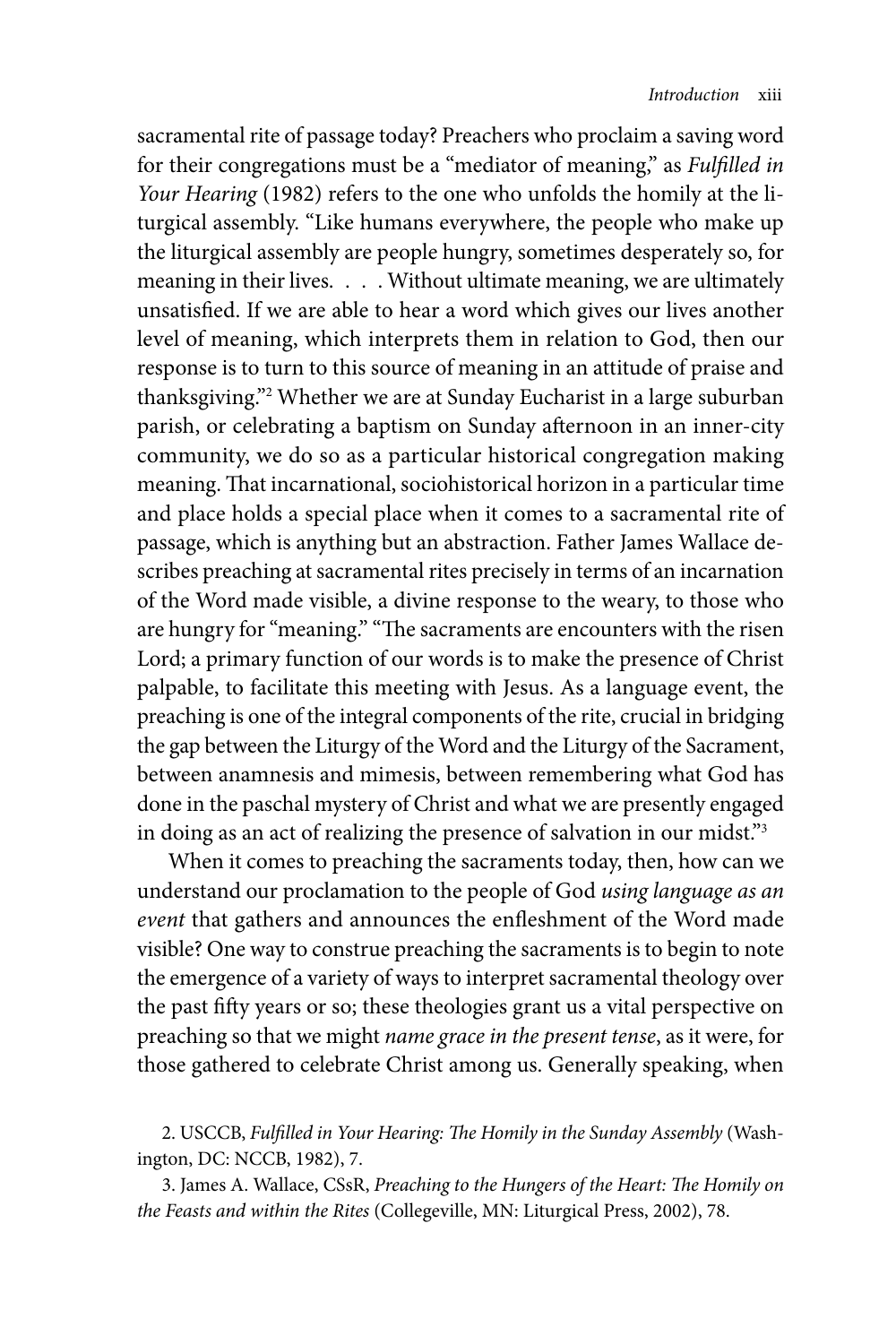these theological speculations concerning sacramental theology have sought to discover an *experiential model* for celebrating the church's rites of passage, they help us unfold the task of *preaching as a formational moment*. When it comes to encountering these rites of the church, as Peter Fink suggests, "The focus of attention is on the liturgical enactment of the sacraments, rather than on sacrament as an abstract theological concept."<sup>4</sup> To take this proposition a bit further is to ponder precisely how meaning becomes mediated and embodied in a sacramental hermeneutic for contemporary culture. As the ancient precept has it, sacraments are for the people, *sacramentum propter hominem.* And as people change so is the rite culturally expressed and interpreted in and for the Body of Christ. Further, we know that Christ is present in the very act of celebrating the sacraments through rite, symbol, and language, since the risen Lord has passed these mysteries of salvation on to the church. Therefore the *Catechism of the Catholic Church* reminds us that when celebrated validly, the very elements of the rite itself signify the reality of the sacrament. Concerning the grace of baptism, for instance, the *Catechism* says, "The different effects of Baptism are signified by the *perceptible* elements of the sacramental rite. Immersion in water symbolizes not only death and purification, but also regeneration and renewal. Thus the two principal effects are purification from sins and new birth in the Holy Spirit" (1262).<sup>5</sup>

The *perceptible* elements of sacramental rites themselves suggest a hermeneutic of real presence that the preacher unfolds in an enculturated idiom for those gathered by extending the rite into proclamation. An experiential model of sacrament is good news for preaching, then, since it is an essential task of the preacher to name God's saving acts, even as the Word proclaimed in the assembly has revealed these mysteries. As

4. Peter E. Fink, SJ, "Sacramental Theology after Vatican II," in *New Dictionary of Sacramental Theology* (Collegeville, MN: Liturgical Press, 1990), 1110. For an excellent overview, see David N. Power et al., "Sacramental Theology: A Review of the Literature," *Theological Studies* 55 (1994): 657–705; Geoffrey Wainwright and Karen B. Westerfield, eds., *The Oxford History of Christian Worship* (New York: Oxford University Press, 2005); Paul Bradshaw, ed., *The New Westminster Dictionary of Liturgy and Worship* (Louisville, KY: Westminster John Knox, 2002).

5. *Catechism of the Catholic Church*, 2nd ed. (United States Catholic Conference—Libreria Editrice Vaticana, 1997). See also David N. Power, OMI, *Sacrament: The Language of God's Giving* (New York: Crossroad, 1999).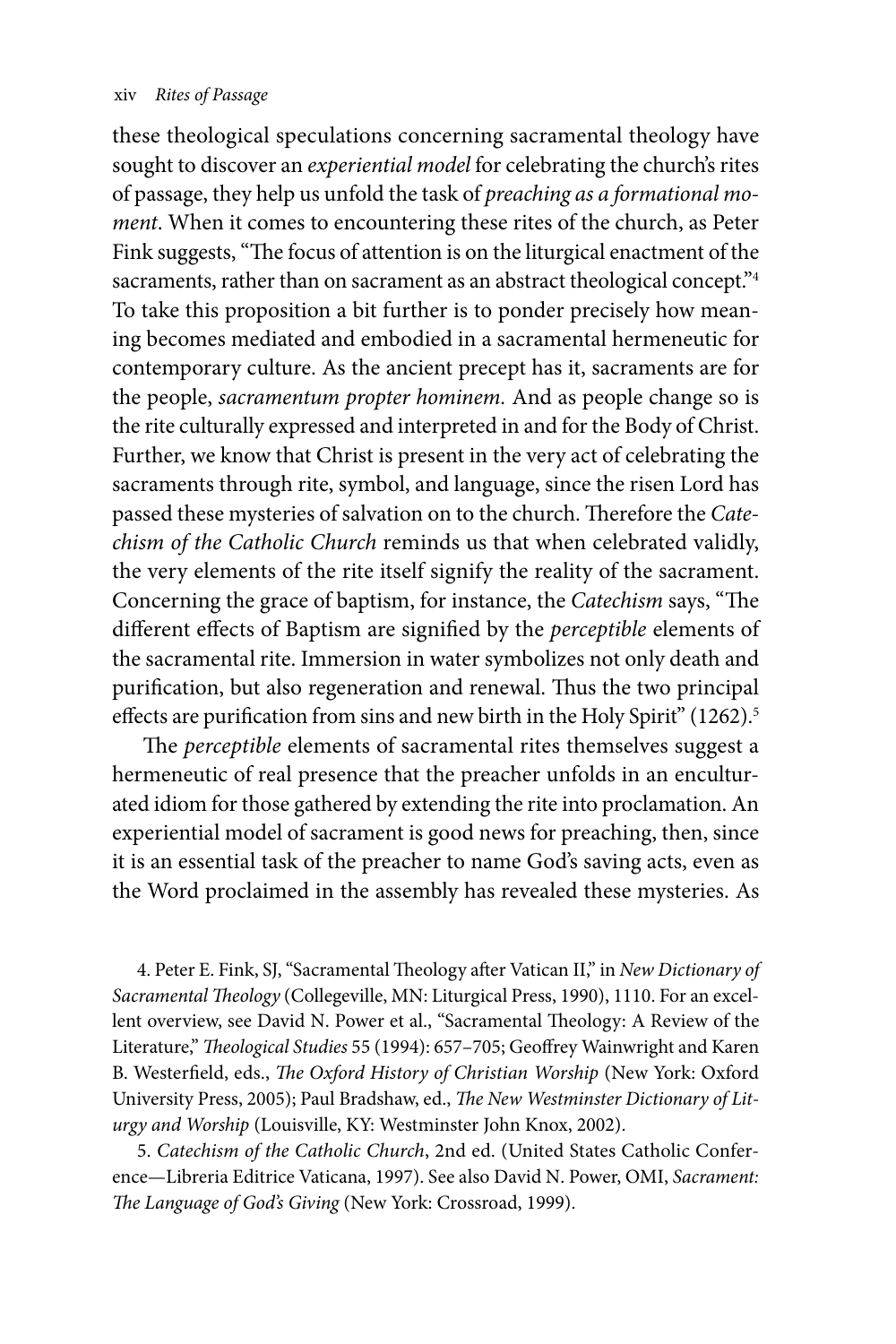sacramental symbols and language of the rites draw the congregation into an incarnational reality of the risen Christ, the preacher unfolds meaning in the present circumstances, taking his cue from the very action of the sacrament itself. As Karl Rahner says in his discussion on the theology symbol, "The sacraments make concrete and actual, for the life of the individual, the symbolic reality of the church as the primary sacrament and therefore constitute at once, in keeping with the nature of this Church a symbolic reality. Thus the sacraments are expressly described in theology as 'sacred signs' of God's grace that is, as 'symbols,' and expression which occurs expressly in this context . . . As God's work of grace on man is accomplished (incarnates itself), it enters in the spacio-temporal historicity of man as sacrament, and as it does so, it becomes active with regard to man, it constitutes itself."6 In other words, rather than deducing concepts embedded in an abstract understanding of sacrament, the one who unpacks the Word for God's people in the preaching event draws from the concrete experience of the Scriptures and the liturgy itself, together with an exegesis of the assembly.

With this critical stance in mind, preachers drink from the wellspring of the Scriptures proclaimed, together with the church's texts and teaching on the sacraments; we pass that overflowing sacred cup, freshly remembered, to those gathered around the Word. As part of the liturgy itself, the homily becomes not so much a text as it is an event-in-time that repositions and shapes the congregation. According to *Sacrosanctum Concilium*, the very experience of sacramental rite is formative. "Because they are signs they also instruct. They not only presuppose faith, but by words and objects they nourish, strengthen, and express it. That is why they are called 'sacraments of faith.' They do, indeed, confer grace, but, in addition, the very act of celebrating them most effectively disposes the faithful to receive this grace to their profit, to worship God duly, and to practice charity."7 So if the sacraments embody the presence of Christ in his church, always constituting a concrete reality of a particular

6. Karl Rahner, SJ, "The Theology of Symbol," in *Theological Investigations Vol. IV*, trans. Kevin Smyth, 241-42 (New York: Seabury Press, 1966, 1974).

7. *Sacrosanctum Concilium* (The Constitution on the Sacred Liturgy), in Austin Flannery, ed., *Vatican Council II: The Conciliar and Postconciliar Documents* (Collegeville, MN: Liturgical Press, 2014), 59.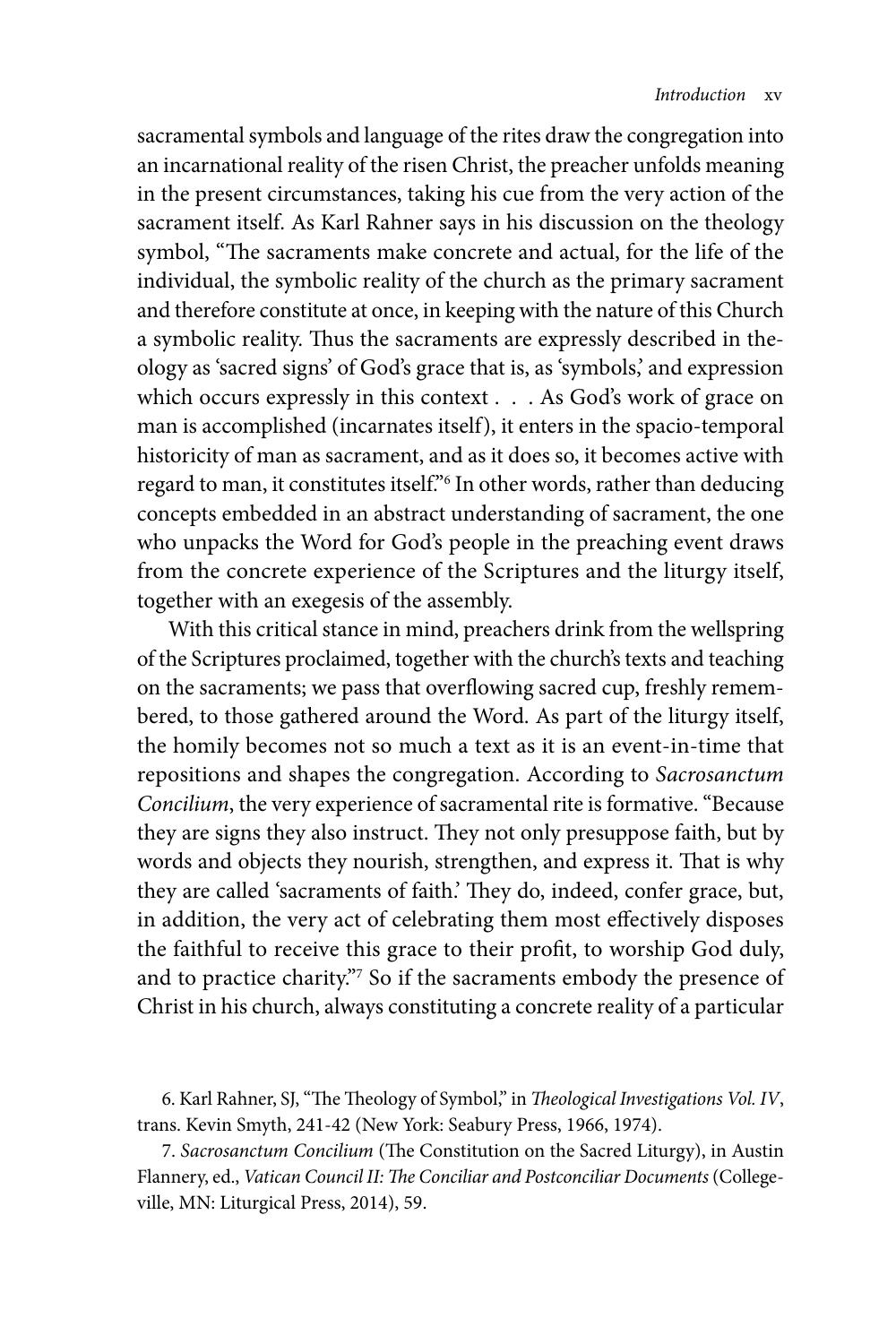person in a sociohistorical community, then the church's preaching must enflesh this concrete experience for the hearer. Drawing on the theology of Rahner's notion of the human subject being constituted as a "hearer of the word," Mary Catherine Hilkert says that grace as the spiritual mystery "has to be manifested in concrete, historical, visible ways. God's presence is mediated in and through creation and human history, but that mystery remains hidden and untapped unless it is brought to word. The proclamation of the word and the celebration of the sacraments (Augustine's 'visible words') bring the depth dimension of reality—grace—to recognition and thus effective power."8

Preaching must *reorient the hearer to the Good News*, then, meaning that the one who speaks on behalf of the church to the gathered assembly makes the saving works of God in salvation history concrete to those who desire to live a deeper faith experience. While offering a word to the weary that will rouse them, the preacher reestablishes God's narrative of salvation through anamnesis in a world that has lost its collective memory. The preacher finds himself to be reflective of the risen Lord appearing to the disciples on the road to Emmaus. Though the followers of Jesus are downcast, the Lord (re)interprets the Sacred Scripture in light of God's messianic event in Christ who stands before their very eyes, waiting for the eyes of the blind and the ears of the deaf to receive a graced proclamation. "Then he opened their minds to understand the scriptures. And he said to them, 'Thus it is written that the Messiah would suffer and rise from the dead on the third day and that repentance, for the forgiveness of sins, would be preached in his name to all the nations, beginning from Jerusalem' " (Luke 24:45-47).

Those who have been dissuaded by doubts and fears are reshaped by the Word. To be sure, then, we take as our point of departure for preaching sacraments a mode that is distinctly pastoral, and driven by the church's mission. As *Gaudium et Spes*, the Pastoral Constitution on the Church in the Modern World (1965), tells us, "The joy and hope, the grief and anguish of the men of our time, especially of those who are poor or afflicted in any way, are the joy and hope, the grief and anguish of the followers of Christ as well. Nothing that is genuinely human fails

<sup>8.</sup> Mary Catherine Hilkert, *Naming Grace: Preaching and the Sacramental Imagination* (New York: Continuum, 1997), 47.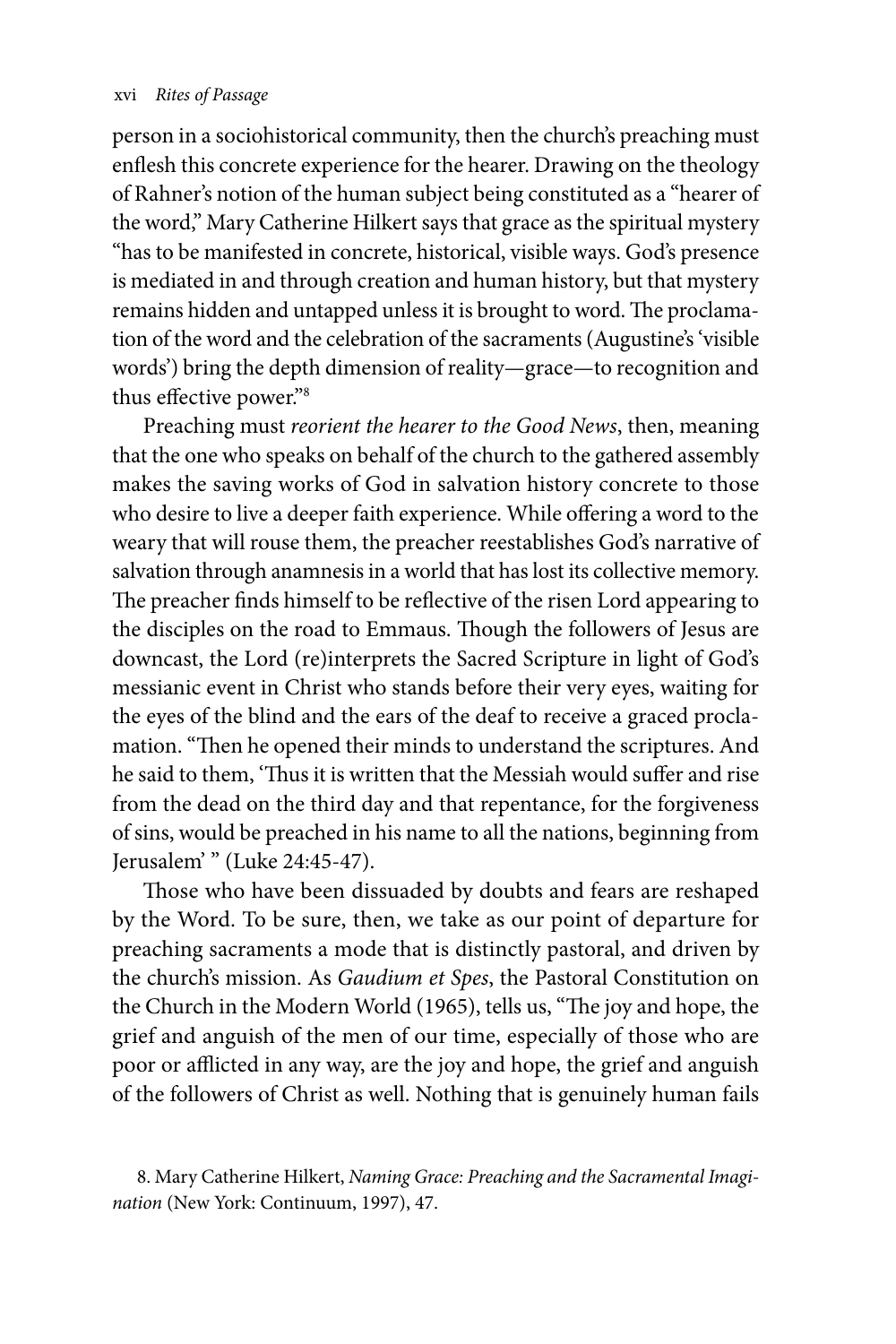to find an echo in their hearts. For theirs is a community composed of men, of men who, united in Christ and guided by the holy Spirit, press onwards towards the kingdom of the Father and are bearers of a message of salvation intended for all men" (1). Preaching at the Eucharist as well as the sacramental rites opens up a space of longing for the Holy God, who forms and reforms us. I think we can presume, then, that preaching unleashes the Word among us in order that American Catholics might become what Sherry Weddell has called "intentional disciples." In this regard, "our personal response at the moment of receiving baptism or another sacrament is only the beginning of a lifetime of responding in faith to God's grace. If we don't intentionally seek to continue to grow in our faith, the initial grace we received can be thwarted."9

Finally, it is worth a final reiteration that this volume is designed to be useful in the cultural milieu of a variety of hearers, engaging a pastoral mission suited to a particular time and place. The Sacred Scriptures and the liturgical texts are in dialogue with God's holy people. As Pope Francis reminds the church, "The preacher also needs to keep his ear to the people and to discover what it is that the faithful need to hear. A preacher has to contemplate the word, but he also has to contemplate his people. He needs to be able to link the message of the biblical text to a human situation, to an experience which cries out for the light of God's word."10 Preaching the rites of passage, or proclaiming Christ's living presence through the sacraments, must meet the faithful where they are—sometimes fragmented, often confused, searching for the God who already seeks them. It is for them, the people of God, that this text has been envisioned.

9. Sherry A. Weddell, *Forming Intentional Disciples: The Path to Knowing and Following Jesus* (Huntington, IN: Our Sunday Visitor, 2012), 113.

10. Pope Francis, *Evangelii Gaudium*: *The Joy of the Gospel* (Frederick, MD: The Word Among Us Press, 2013), 115.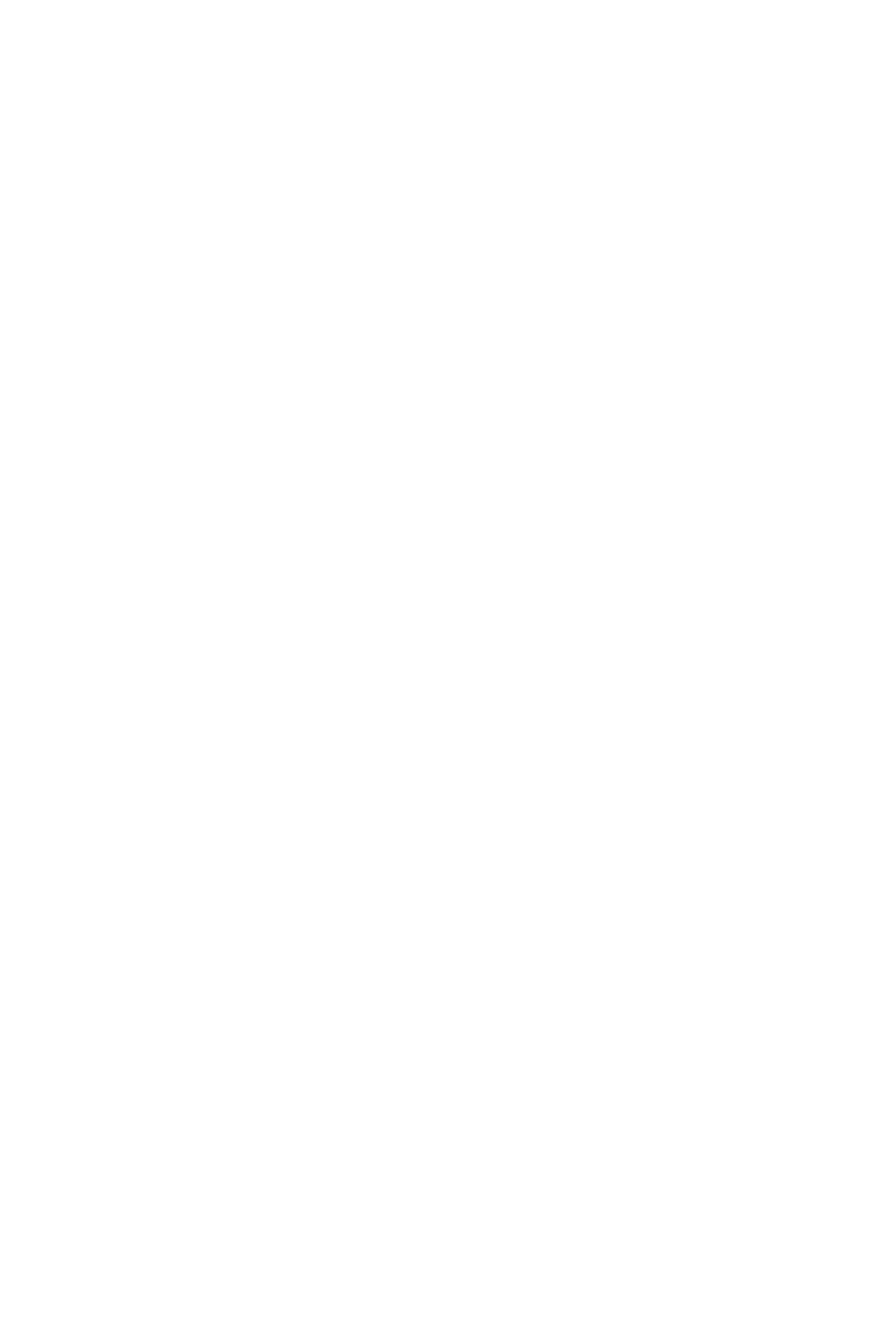# PRFACHING BAPTISMS

*Guerric DeBona, OSB*

The following section of the present volume is designed as a preach-<br>ing companion for the revised *Rite of Baptism for Children*,<sup>1</sup> ac-<br>cording to which, "after the reading, the celebrant gives a short<br>hamily symbolizing ing companion for the revised *Rite of Baptism for Children*,<sup>1</sup> according to which, "after the reading, the celebrant gives a short homily, explaining to those present the significance of what has been read. His purpose will be to lead them to a deeper understanding of the mystery of baptism and to encourage the parents and godparents to a ready acceptance of the responsibilities which arise from the sacrament" (45).The RBC is very succinct as well as directive regarding the homily at baptism. If the preacher is strategic in following the overall arc of the guidelines in the rite, the homily will give new life to those gathered about God's work of redemption as that saving act becomes disclosed in their midst through the sacrament of baptism.

Let me say more about a strategy for the homily. I have laid out a dynamic for preaching in the pages that follow in a way that mirrors what I have already suggested previously in the three-volume commentary on the Sunday Lectionary, *Between the Ambo and the Altar*. The approach is a simple one: understand through study and *lectio divina* the biblical readings; then begin to make connections between the biblical and liturgical texts; and finally, develop a preaching tactic from these conversation partners. When it comes to preaching baptism, there is, of course, a wealth of symbols and liturgical language to draw out the biblical readings. In his excellent overview of preaching within the celebration of the sacraments, James Wallace, CSsR, says that the sacramental rites "are events of divine-human communication which effect transformation by offering

1. *Rite of Baptism for Children*, English Translation Approved by the National Conference of Catholic Bishops and Confirmed by the Apostolic See (Collegeville, MN: Liturgical Press, 2002). All references are to this edition, also referred to as RBC.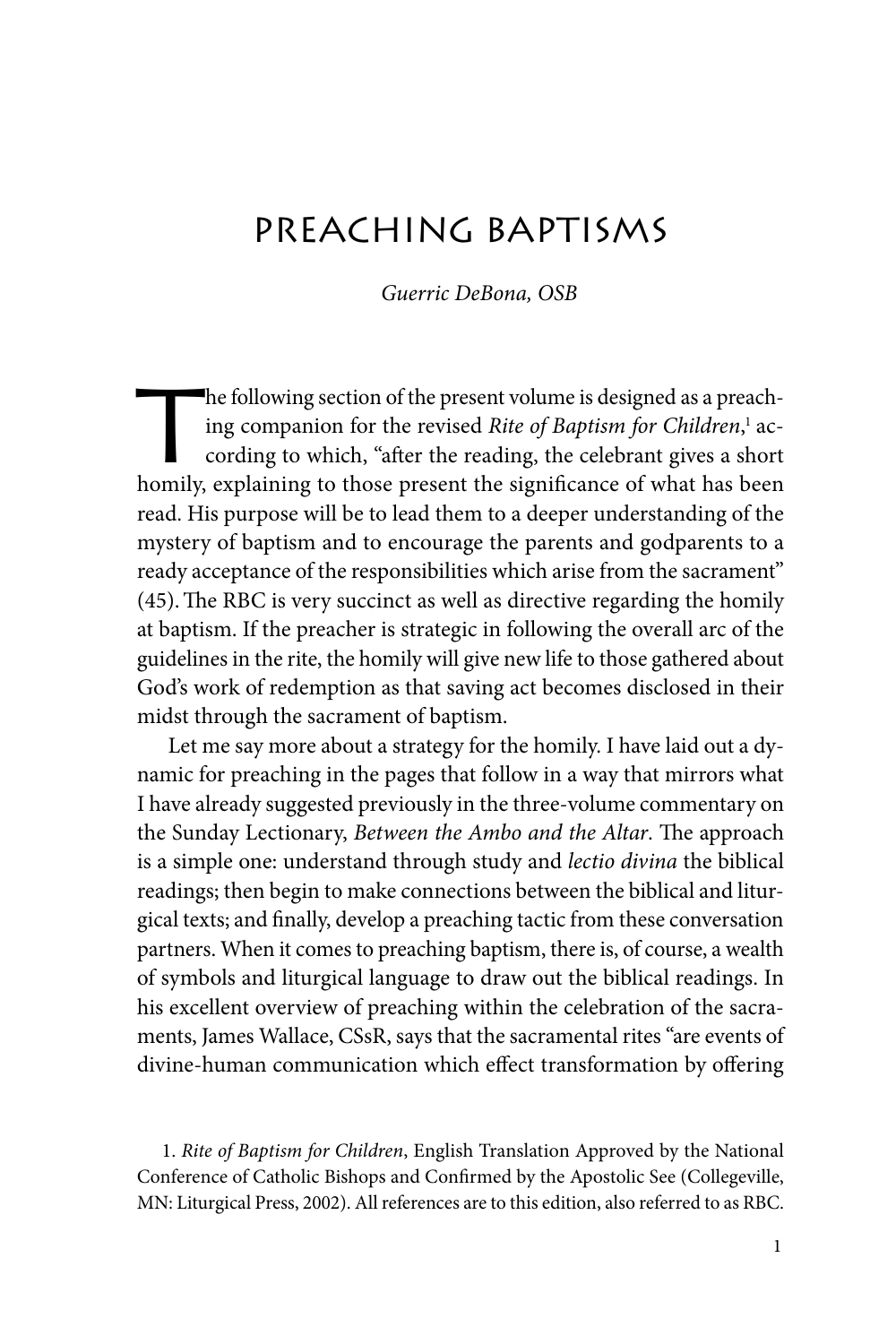meaning rooted in the life, death and resurrection of Jesus Christ, the Word of God."2 Practically speaking, there will be occasions in which the celebrant (and family) may prefer to use one reading; other opportunities may occur when the baptism will benefit from two. So I have created a commentary in these pages that accommodates both liturgical circumstances. The first four of these selections deploy one gospel reading, while I have paired two readings with ten others. I hasten to add that, as with *Between the Ambo and the Altar*, each tri-part commentary is designed to be suggestive and idea provoking. And I will underline that description especially when it comes to the section titled "Strategy for Preaching." I have included a focus sentence that might follow a reading that best suits the biblical text, the liturgical language, and the hearers. My overall hope is that the preacher will not necessarily follow my ideas as much as my strategy for preparing the homily by first interrogating the biblical text then recognizing the liturgical features with which that Scripture might be in dialogue. Finally, the preacher must attend to the needs of the listeners, especially when it comes to leading them to "a deeper understanding of the mystery of baptism." By my reckoning, the process of preparation for preaching expands with the generous association between texts that already share common features. So the liturgical texts for the celebration of baptism and the readings that the church has suggested for inclusion in the rite are dialogue partners; that conversation thrives by designed and imaginative association with one another.

If we presume that the overall goal of the homily is to draw the hearer more closely into the web of divine mystery as that encounter is disclosed in baptism, then I will here suggest a kind of checklist of attributes for the homily. Prospective preachers at baptism will have their own emphasis on these characteristics, to be sure, and these will vary according to pastoral need. But I present here a short list of features that might characterize a typical baptismal homily. These are, incidentally, in no particular order. The baptismal homily should: be **C**atechetical; **H**onor the biblical text; be **I**mage dominated; and be **L**iturgical and **D**iverse in its reach. These characteristics (conveniently) spell out the anagram CHILD.

<sup>2.</sup> James A. Wallace, CSsR, *Preaching to the Hungers of the Heart: The Homily on the Feasts and within the Rites* (Collegeville, MN: Liturgical Press, 2002), 76.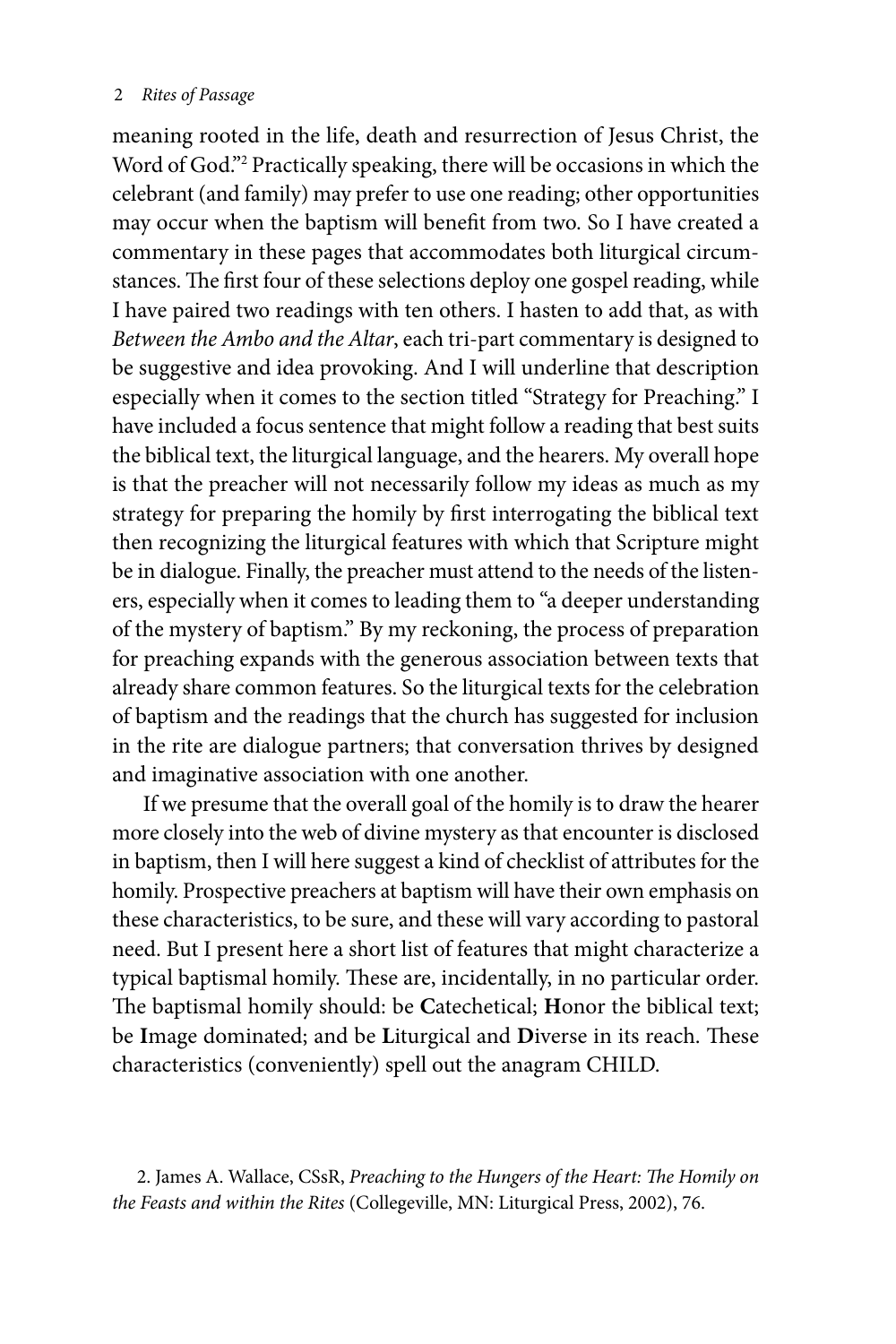## **Catechetical**

Most dioceses mandate a period of preparation for the couple presenting their child for baptism. The guidelines for the RBC specifically link this religious education of the parents as a duty for the pastor who is to gather groups of families together in preparation "by pastoral counsel and common prayer" (5). So the homily will draw on a catechesis and prayer formation *already* established by a portion of those gathered and can deepen the experience of their understanding of the sacrament (as well as their commitment to raise the child in the faith) through an encounter with the Scriptures and the language and symbols of the liturgy. I would say that it is crucial that when it comes to catechesis and preaching, the homily does not simply rattle off some abstract theological sayings about the sacrament of baptism; rather, the preacher should attempt to deepen an understanding of what is *already present*. Echoing the *Catechism of the Catholic Church* that doctrine ought to be deployed in a systematic and organic way, *Preaching the Mystery of Faith* observes that "catechesis in its broadest sense involves the effective communication of the full scope of the Church's teaching and formation, from initiation into the Sacrament of Baptism through the moral requirements of a faithful Christian life."3 Certainly, there are abundant areas of doctrine that might be explored, not only from the perspective of the parents and godparents but also for the hearers who have gathered with them to celebrate this sacrament of initiation; for example: questions such as how baptism incorporates the newly baptized into the church by sanctification from original sin, making the neophyte a child of God; exploring the mystery of Christ's own baptism as a witness to the incarnation; responding in faith to the new reality of this baptism by faithfully engaging the church's teaching in dialogue and witness. These subjects and more are topics for catechetical preaching. That catechesis will be more effective, as we shall see shortly, when church doctrine becomes supported by the biblical and liturgical aspects of the homily.

3. USCCB, *Preaching the Mystery of Faith: The Sunday Homily* (Washington, DC: USCCB, 2013), 23. See also *Catechism of the Catholic Church*, 2nd ed. (United States Catholic Conference—Libreria Editrice Vaticana, 1997), 5.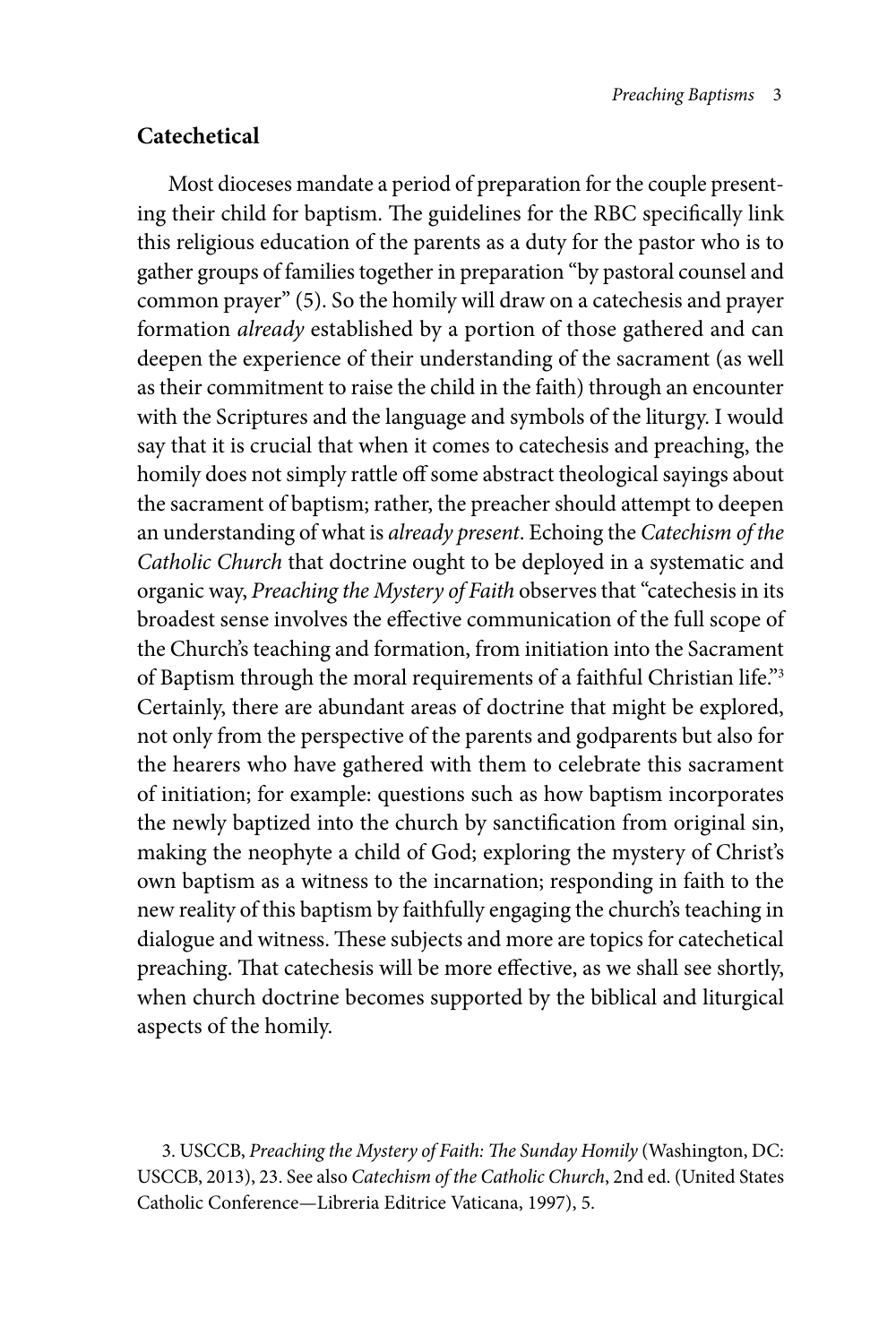#### 4 *Rites of Passage*

### **Honor the Biblical Text**

The instructions in the RBC say that the homily is to lead those present into a "deeper understanding," which cannot occur without a prayerful encounter with the biblical readings. Much like the Sunday homily, preaching for the sacrament of baptism springs from an encounter that is voiced through the Scriptures. The preacher is the first among hearers, listening attentively with the whole church, together with this particular gathered assembly witnessing to the Christian sacrament of initiation. Above all else, the word of God is living and active, transforming the lives of those who hear, as St. Benedict advises his monks, "with the ears of the heart." Quoting his predecessor, Pope Francis reminds the church that "[a]ll evangelization is based on that word, listened to, meditated upon, lived, celebrated and witnessed to. The Sacred Scriptures are the very source of evangelization. Consequently, we need to be constantly trained in hearing the word. The Church does not evangelize unless she constantly lets herself be evangelized. It is indispensable that the word of God 'be ever more fully at the heart of every ecclesial activity.' "4 It is critical that the Scriptures engage those present by unfolding God's activity in Christ, of which baptism is a symbolic witness. That does not mean, of course, that the homily becomes a kind of heady, abstract dissertation. No, the Scriptures are pathways to a deeper understanding of the mystery of faith, a gifted encounter with divine revelation that has been passed on to the church. In turn, the ecclesial community remembers the works of the Lord and the joy of the risen Christ active in the lives of God's people. Whether there are one or two readings, the biblical witness contextualizes the present circumstances of the celebration of the sacrament in the local church by communicating the working of the divine plan throughout history. Salvation history is present here and now. By attending to the readings and how they are applicable to the lives of those gathered, the preacher will be able to "bring the hearers to a more explicit and deepened faith, to an expression of that faith in the liturgical celebration and, following the celebration, in their life and work."5

4. Pope Francis, *Evangelii Gaudium: The Joy of the Gospel* (Frederick, MD: The Word Among Us Press, 2013), 128.

5. USCCB, *Fulfilled in Your Hearing: The Homily in the Sunday Assembly* (Washington, DC: NCCB, 1982), 27.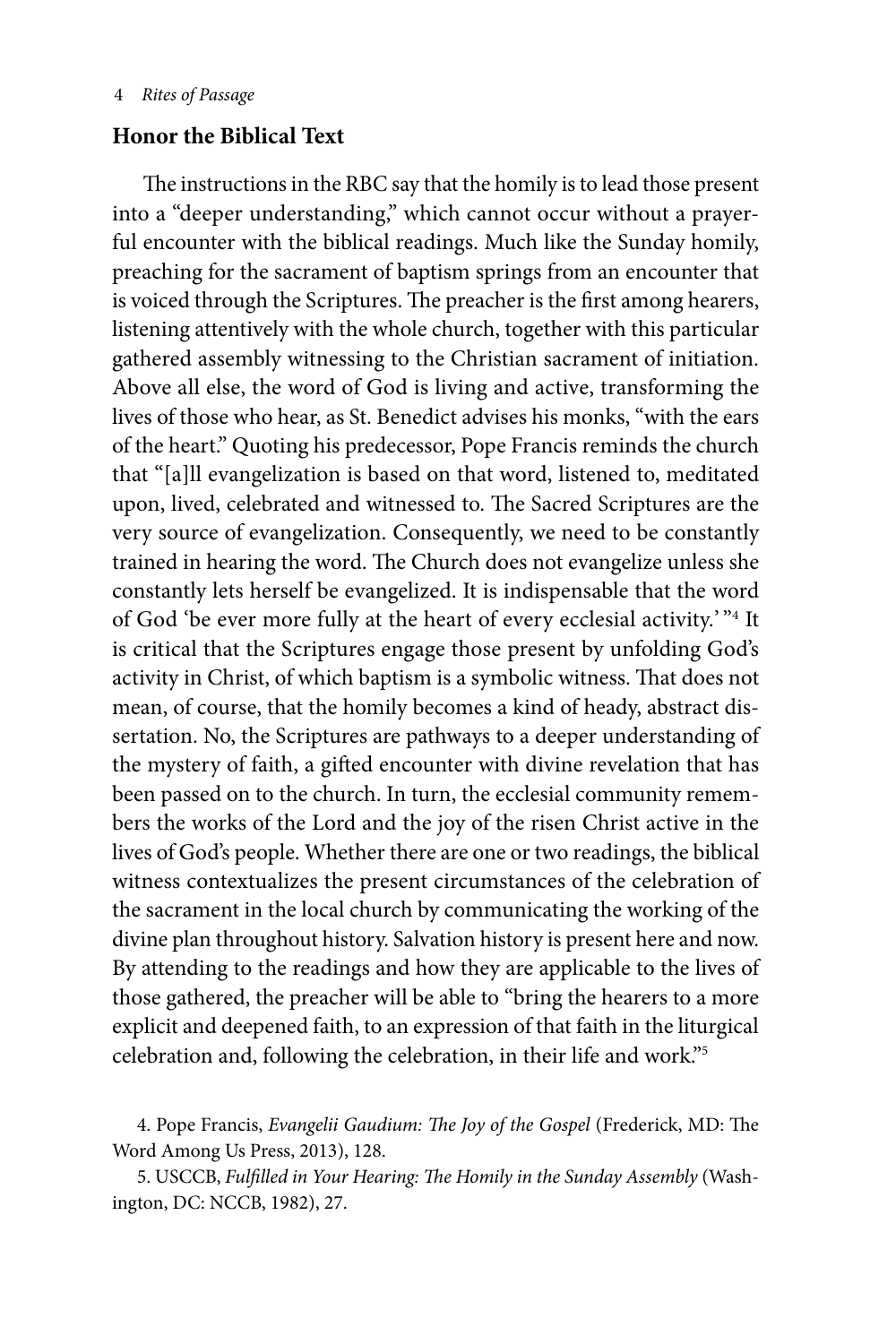#### **Images**

It should come as no small surprise that the use of images is crucial to the development of any homily. We know that the more concrete the language, the more the homily will be retained by the hearer. "Language is often abstract, but life is not abstract. Teachers teach students about battles and animals and books. Doctors repair problems with our stomachs, backs and hearts. Companies create software, build planes, distribute newspapers; they build cars that are cheaper, faster, or fancier than last year's. Even the most abstract business strategy must eventually show up in the tangible actions of human beings."6 In addition to the principles of rhetoric that suggest concrete language in the homily, the preacher takes his cue on the use of imagistic language, symbols, and metaphors from the Bible and the liturgy. Consider the images that are deployed in many of the biblical readings commonly used for the celebration of baptism: water from a rock; new heart versus stony heart; water flowing from the temple; buried with Christ; baptized into one Body; clothed with Christ; bond of peace; living stone; anointed on head with oil; dwell in the house of the Lord; radiant with joy; heavens being torn open; the kingdom of God belongs to such as these; he is one; he came to Jesus at night; born of water and the Spirit; a spring of water welling up to eternal life; rivers of living water will flow from within him; he smeared the clay on his eyes; I am the true vine; you are already pruned; immediately blood and water flowed out. If we take our initiative from Scripture itself, then the homily will be a bounty of images. Further, the ritual of baptism is itself a fragrant and tactile series of gestures linked with the biblical witness and meant to communicate God's love to those assembled. From the cross traced on the head of the child at the beginning of the rite to the anointing with the oil of catechumens to investing with the white garment and to the passing of the lighted candle and chrismation, the sacrament of baptism is a feast of images. These visual moments of human contact incarnate God's word among us in sacrament. The homily might use these very images or extend the sacramental imagination in a variety of ways for the benefit of the hearer.

<sup>6.</sup> Chip Heath and Dan Death, *Made to Stick: Why Some Ideas Survive and Others Die* (New York: Random House, 2007), 99–100.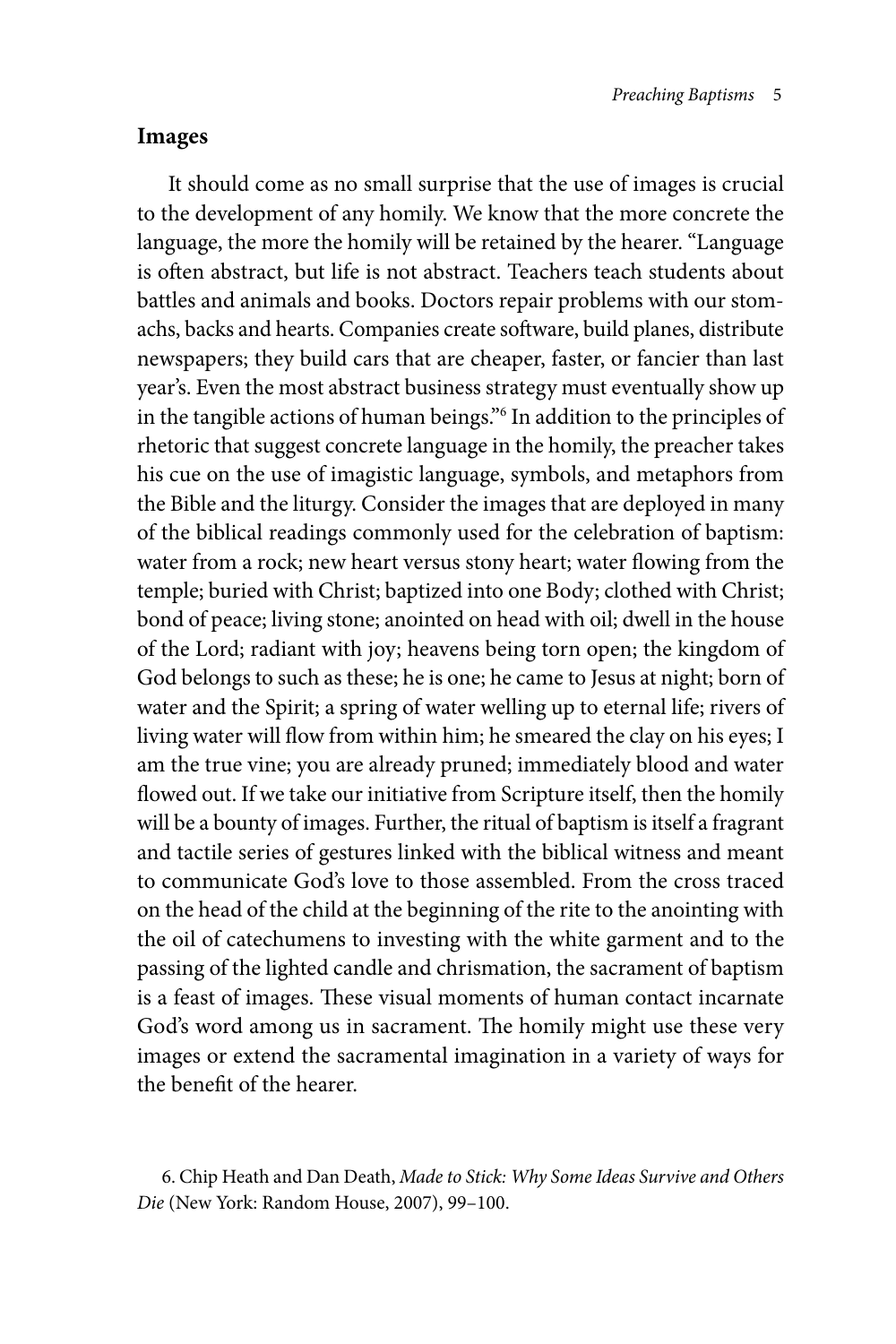#### 6 *Rites of Passage*

# **Liturgical**

The language of the liturgy is always a suitable conversation partner for the homilist; all the more so when preaching inside the sacramental rites. When paired with the Scriptures, the dialogue between the word of God and the church's ritual language becomes irresistible for the preacher. The liturgy extends into time and space, or what the Scriptures have revealed in mystery, gifted story, and symbol. The church's language puts sinews on those strong bones, breaking into our comfortable worlds and reorienting us to God's future. Just as an example of the way the RBC recalls the Scripture, we could note the many instances that the Blessing and Invocation of God over Baptismal Water recalls the readings just proclaimed and accounts for the Scripture in contemporary and transformative ways for those gathered. If Mark 1:9-11 has been proclaimed, there are abundant interpretations to mediate meaning for the assembly, with the help of this excellent liturgical text invoking God's sanctification. The Blessing and Invocation is a salutation to the gift of water as a tributary of sanctification, "a rich symbol of the grace you give us in this sacrament." The allusions to water as receiving the Spirit of God at the "very dawn of creation . . . making them the wellspring of all holiness"; or the waters of the great flood as a sign that would "make an end of sin"; or again, the waters of the Red Sea through which Israel was led out of slavery and was "an image of God's holy people, set free from sin by baptism." All of these flashpoints in salvation history speak to the christological theophany on the Jordan: "In the waters of the Jordan your son was baptized by John and anointed with the Spirit" (91). This text, as so many treasures in the liturgy, points to a reality in the gospel that might be expanded in the homily before the *Blessing* actually occurs. I will underline here as well that glossing these liturgical texts in concert with the biblical readings provides a powerful catechetical moment: the unfolding of the incarnation and the beginning of Jesus' adult ministry in a trinitarian moment in the theophany at the Jordan; Jesus, truly God and truly man, has sanctified the waters for all humanity by the will of the Father and the working of the Holy Spirit. Finally, the liturgical language functions in harmony with the biblical text in order to remind the congregation that the homily is "by definition a profound ecclesial act."7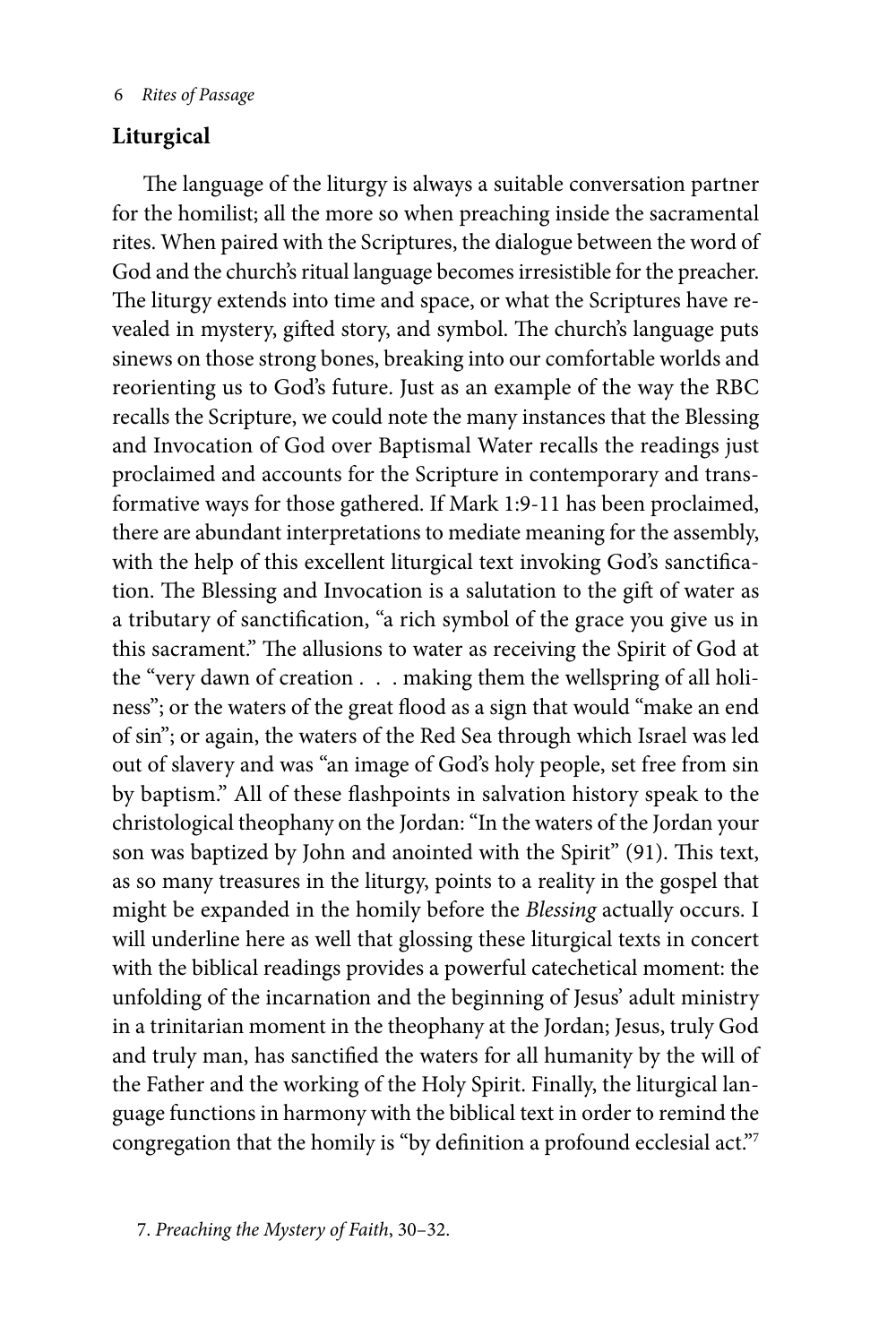#### **Diversity**

We know that more and more baptisms are celebrated with diverse communities; this pluralism is all to the good for the good and the growth and prosperity of the church and its mission. Our culture in America is at a critical juncture when it comes to racial and class divisions, as well as policies and attitudes toward immigrants and migrants. Much of these attitudes, especially those governing race and immigration, are driven by fear and, frankly, excessive nationalism. Those who preach will certainly encounter diversity in their hearers, but it is well to remember that the church was founded in the midst of diversity at Pentecost. For Pope Francis, "Differences between persons and communities can sometimes prove uncomfortable, but the Holy Spirit, who is the source of that diversity, can bring forth something good from all things and turn it into an attractive means of evangelization. Diversity must always be reconciled by the help of the Holy Spirit; he alone can raise up diversity, plurality and multiplicity while at the same time bringing about unity."8 This blessing of peoples of mixed cultures and backgrounds is expressed in several ways. Those gathered for the celebration will be various in everything from age to language. Although the homily will be relatively brief (about 5 minutes, for instance) compared to Sunday preaching, a wide net for evangelization is cast in order to catch the multiple experiences of the listeners. An older population will have a tough time grasping rapid-fire contemporary images for which they have little or no reference point. For those in the congregation who are either unchurched or attend any church less frequently than a few times a year, ecclesial references are not going to go anywhere. Then there is a language barrier, especially in parishes with growing Hispanic/Latino communities. In the latter congregation, it is absolutely necessary to make all feel welcome because hospitality, the welcoming of the neophyte into the church community, is a foundational principle of the sacrament of baptism. Ideally, the language will be a bridge, not a hindrance, to building a sacramental community. If we do not attend to the diversity and blessing present in the gathering of diversity itself, then the ritual of baptism, which pours out upon a neophyte divine hospitality in God's word and communicated by ritual, will not be effectively communicated. As *Preaching the Mystery of Faith* reminds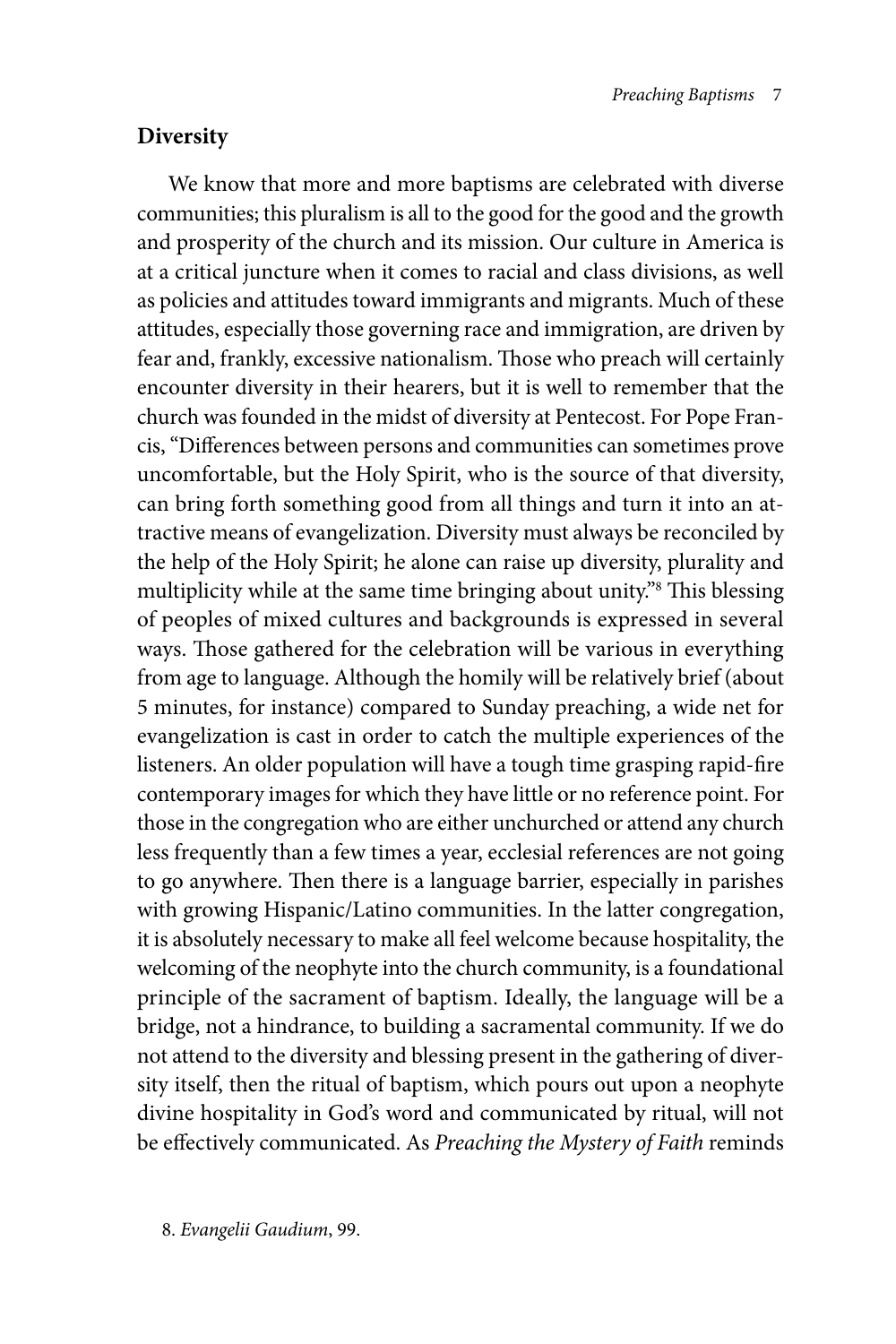#### 8 *Rites of Passage*

us, "Good preaching honors the experience of immigrant families and sympathizes with the challenges of adapting to life in the United States. In this regard preaching must reflect insight into the Church's evangelizing mission, which requires cultural discernment based on gospel values that go beyond those of any particular culture."9 How the preacher regards the assembly of those who have come to witness the baptism is critical to the celebration.

# **1. John 3:1-6**

# *Readings from the Ambo*

With its dramatic turn centered on Nicodemus's encounter with Jesus by night in a quest for understanding, John 3:1-6 remains a centerpiece for the unfolding mystery of Christian baptism and initiation into the church community. Nicodemus (and the Woman at the Well of Samaria, his foil later in chapter 4) provides John with a showcase for the Lord's disclosure of the presence of God in mysterious signs in the midst of darkness because "[h]e himself understood it well" (John 2:25b).

As the text tells us, Nicodemus was a Pharisee and a leader of the Jews, but singled out as a particular and somewhat forward-thinking character among the elders. For instance, we later learn that when there is discord among his peers concerning Jesus' identity as the Messiah, it is Nicodemus who questions the rash judgment of the chief priests and other Pharisees when he says, "Does our law condemn a person before it first hears him and finds out what he is doing?" (John 7:51). Toward the end of John's gospel, it is Nicodemus (recalled as the one who "had at first come to Jesus by night") who brings a preposterously lavish "mixture of myrrh and aloes weighing about one hundred pounds" (John 19:39) to anoint the crucified Jesus. Nicodemus's search for the Lord by night, then, becomes part of a larger tapestry in the Fourth Gospel, deploying the interplay between light and darkness that the author has used as a dominant image from the beginning (cf. the Prologue) and running throughout the text. That a leader from the Jewish community seeks clarification in the midst of darkness reminds us that the Light—Jesus himself—doubles for the revelation of that which will overcome the night of sin and evil. More particularly,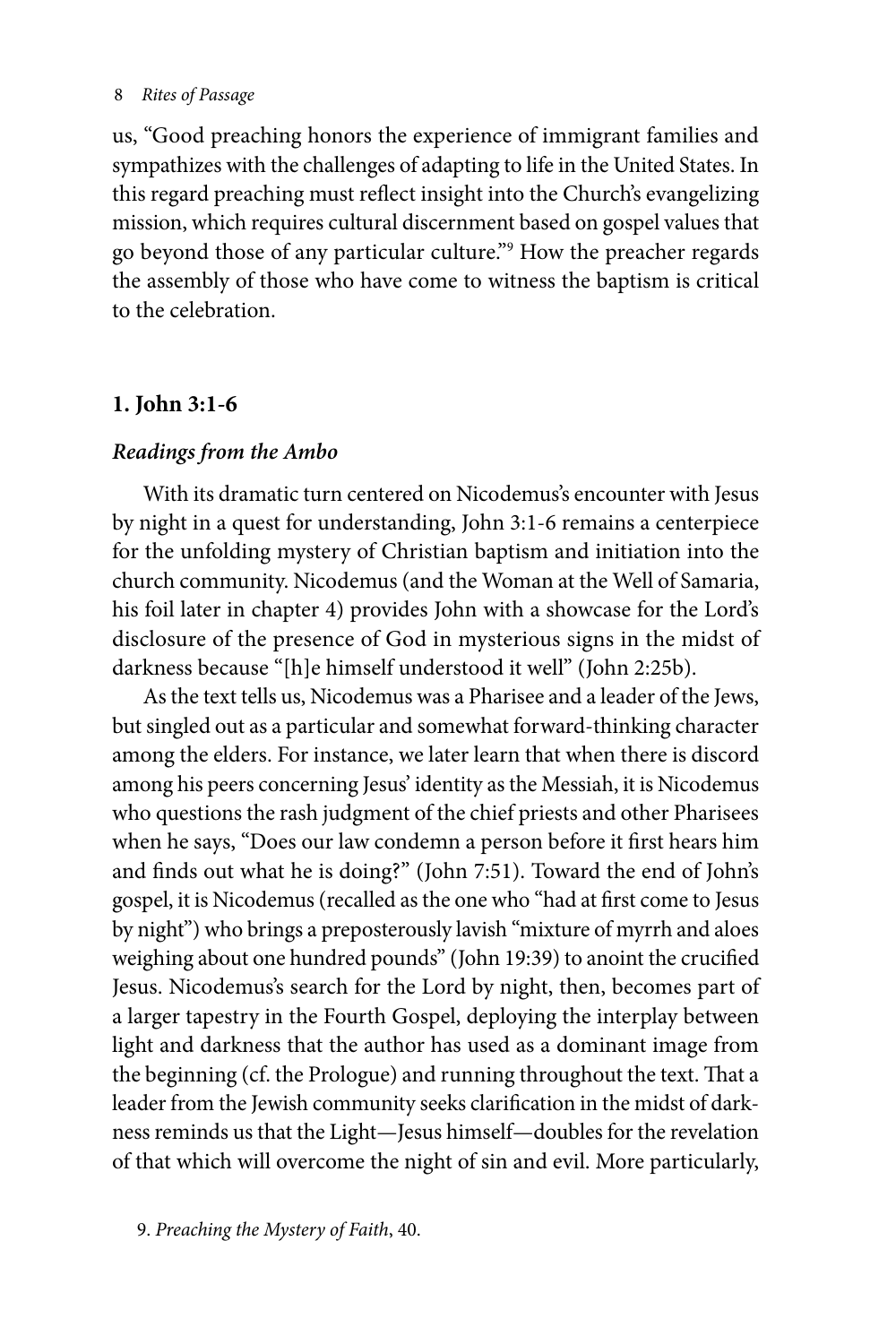it is the revelation of the kingdom of God (an expression more common in the Synoptics than in John's gospel) to Nicodemus that becomes the ultimate disclosure of the Light, since seeing that apocalypse appears to be the very reason for being born again from above: "Very truly, I tell you, no one can see the kingdom of God without being born from above" (NRSV). Along these lines, we might recall that the invitation to "come and see" was linked as well to discipleship early in the gospel when Philip invites Nathaniel to come and see Jesus, who, in turn, promises the young man from Cana in Galilee that he "will see greater things than this"—a vision of the Son of Man (John 1:45-51).

Jesus' encounter with Nicodemus, then, establishes some literary characteristics that will haunt John's gospel: plays on words, irony, misunderstandings, and some character development absent from the Synoptics. In a sense, Jesus' meeting with this Pharisee is like the dawn illuminating the night, attempting to break through the shadows of morning. Nicodemus's presence later in the gospel reminds us of how slow the process of the knowledge of coming to see the kingdom of God in Christ really is, since, when the question of Jesus' identity occurs later in chapter 7, the Jewish leader more or less defaults to a question about the Law. Jesus' admonition to the member of the Sanhedrin to be "born from above" (*anothēn*) in the earlier chapter does not appear to be absorbed by Nicodemus by chapter 7. In chapter 3, the conversation suggests something like a dialogue of misunderstanding based on a new way of seeing things that has yet to unfold for one still in relative darkness. Nicodemus, therefore, is not unlike the crowds who, later in the Bread of Life Discourse, misunderstand the new way of seeing the kingdom: How can someone be born again from his mother's womb? How can he give us himself to eat? These questions betray the fundamental blindness at night that John seeks to expose to the sun: the presence of darkness or misunderstanding while standing in the presence of the true Light. To grasp the dance between darkness and light, ignorance and knowledge, falsehood and truth, is to recognize the invitation to conversion at the heart of the sacrament of baptism. Those who are baptized are initiated into the light of Christ: they are, quite literally, the Enlightened.

### *Connecting the Bible and the Liturgy*

Jesus' meeting with Nicodemus and the disclosure of the vision of the kingdom of God for those born anew is a text that marvelously interfaces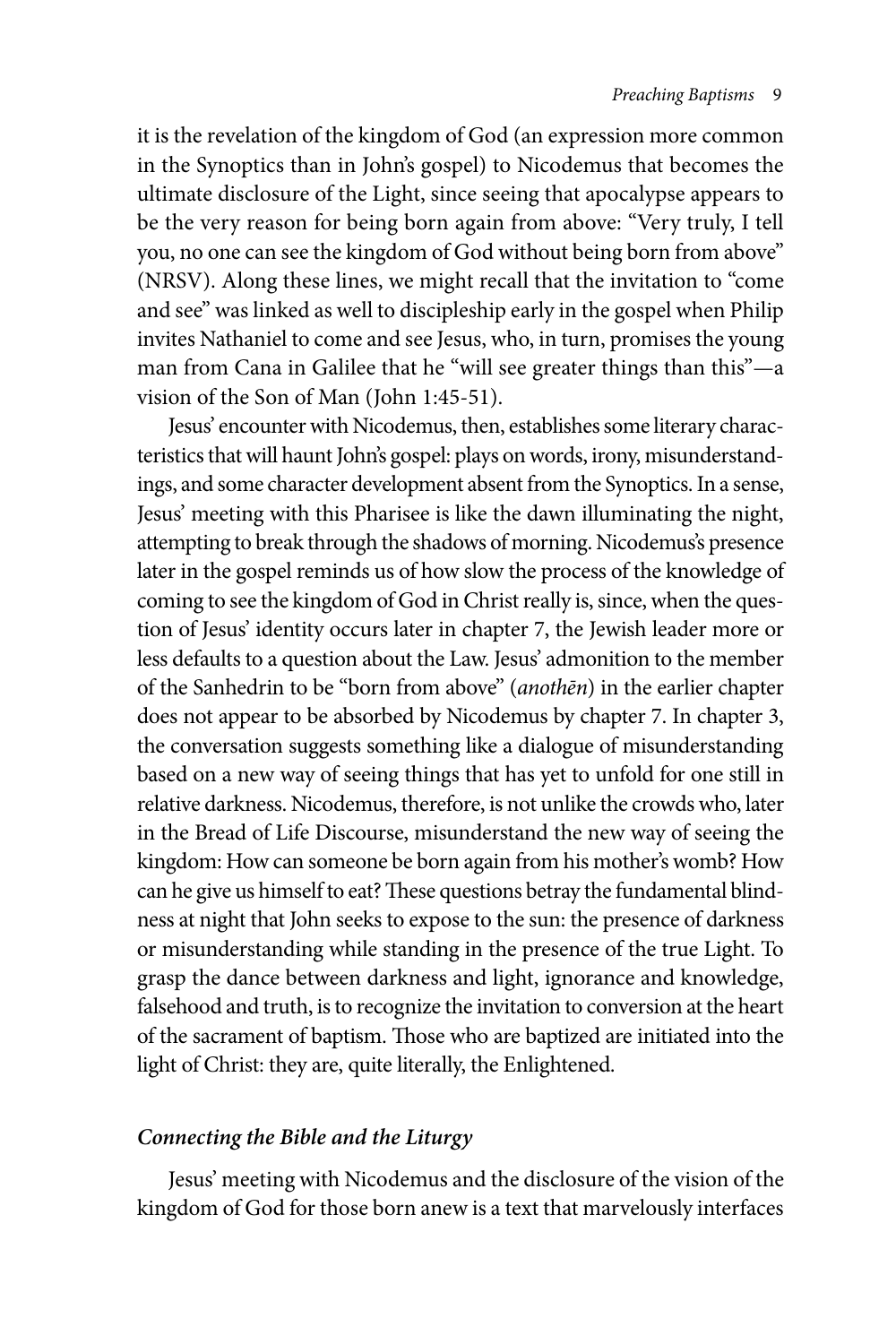with the RBC for reasons that should be fairly obvious. It is not a coincidence that the (re)naming of the children becomes the first order of the way the rite wants to reimagine this new addition to the Christian community. As he has explained to Nicodemus, the Lord wants to alter our way of seeing things by giving us another language, the language of the kingdom; it is not a system based on nature, or a pragmatic identification. But Jesus has handed the church a new alphabet of the kingdom, enabling us to speak differently, even as the mouth of the newly baptized will be opened for proclamation at the end of the rite itself. Furthermore, there is a new condition, linked with the new name for each of the neophytes: baptism, being born anew is the inheritance we have from the New Adam, since they are now children of God. The RBC advises that the celebrant may choose other words for the dialogue with the parents concerning the naming of their children, but the questioning might mirror the search by night so emblematic of Nicodemus's dialogue with Jesus. Indeed, the conversation between the two represents a very human journey toward God, a searching for meaning in the midst of emptiness: the open heart seeking a new understanding, with a new name now so that a new way of living in the new order of creation might be born anew.

Those who rename their children are also charged with the light of guidance. The celebrant tells the parents and godparents, "Receive the light of Christ," even as they are asked to carry on what has already occurred in baptism when the children have been "enlightened by Christ." The child has been given the light of understanding in the midst of community, the family of humankind. "This light is entrusted to you to be kept burning brightly." The parents and godparents become agents of the church, microcommunities that will eventually blossom into larger portions of the human family. In a very real sense, they are "sponsoring" or witnessing for the rest of the church community who are now part of the children's family. Yet the sobering implication here of the burden of such guardianship is clear enough. Parents and godparents are to "keep the flame of faith alive" in those who have now been enkindled by the sacrament. Hence, the meaning of the candle should not be lost on those who will discharge this responsibility of sponsorship: they are entrusted with helping the child see a new vision by the light given to them, requiring them to be born anew and see that God's word is a lamp for their steps, a light for their path. Therefore, parents and godparents are crucial symbols in and of themselves, torches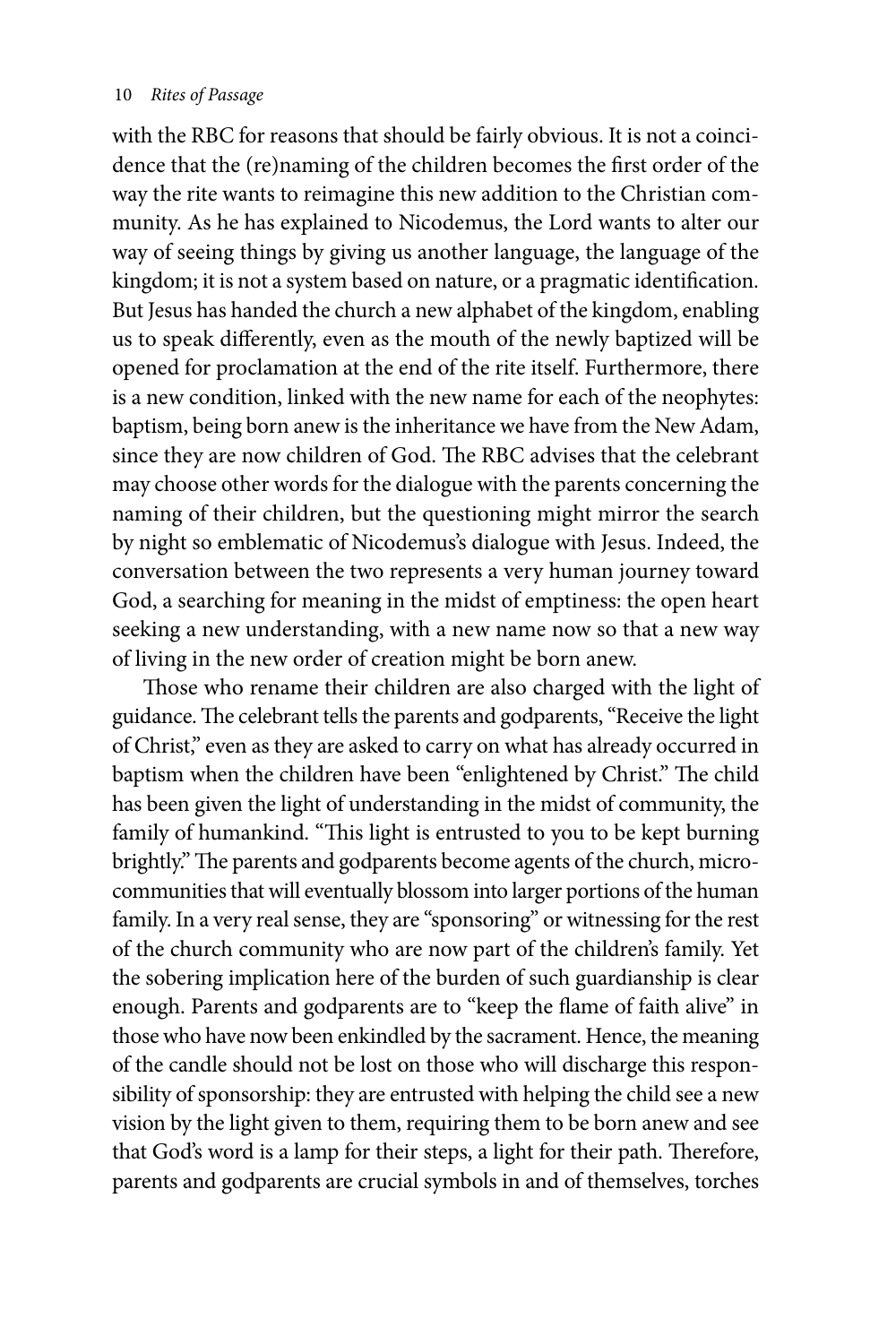burning in the night that hope to set ablaze the vision of the gospel that is the light of the Christian faithful. In a certain sense, the parents and godparents might find a thoughtful parallel with Nicodemus as an elder searching and guiding not only for himself but for Israel. Guardians carry the light in the ongoing revelation of truth in the midst of darkness.

# *Strategy for Preaching*

The first few chapters of John's gospel—with special attention to chapter 3—are the ideal site into which the preacher might probe the mystery of baptism. In fact, these chapters are so rich that they also provide an apt catechetical instrument for parents and godparents when it comes to instructing these guides for the newly baptized well *before* the rite. Additionally, among those gathered in the early pages of the Fourth Gospel are fascinating characters who enflesh the exploration of the human subject's search from darkness to light, marginalization to community, apathy to faith. Nicodemus comes to the Lord not only as a member of the Pharisees and leader in the Jewish community but as a kind of Everyman haunted by the darkness and searching for the light of Truth. Therefore the focus sentence for this homily on John 3:1-6 might be that the children are brought to the light of baptism this moment as the Lord rescues them and us from the powers that bind us.

The net cast here in preaching this passage in the context of baptism is necessarily broad in its reach. The hearers will be parents and godparents and other family members, perhaps young couples who are themselves searching for the light of understanding when it comes to raising a child by faith. We know that raising a child is not an easy task these days—as if it ever was—but the Scriptures and the rite are not simply texts with formulas for a ritual of initiation; no, they are consoling messengers in helping to shed some light on accompanying a child throughout life with understanding, love, and mercy. Here, an introduction could position Nicodemus as something like a guardian or parent in Israel, since he is longing for rebirth not only for himself but also for the nation as an elder in the Sanhedrin, the people of Israel. Clearly, he seems to have come to an understanding of Jesus' identity slowly, and when he does so it is as an elder or older family member grieving, delivering at Jesus' burial an overabundance of oil and spices.